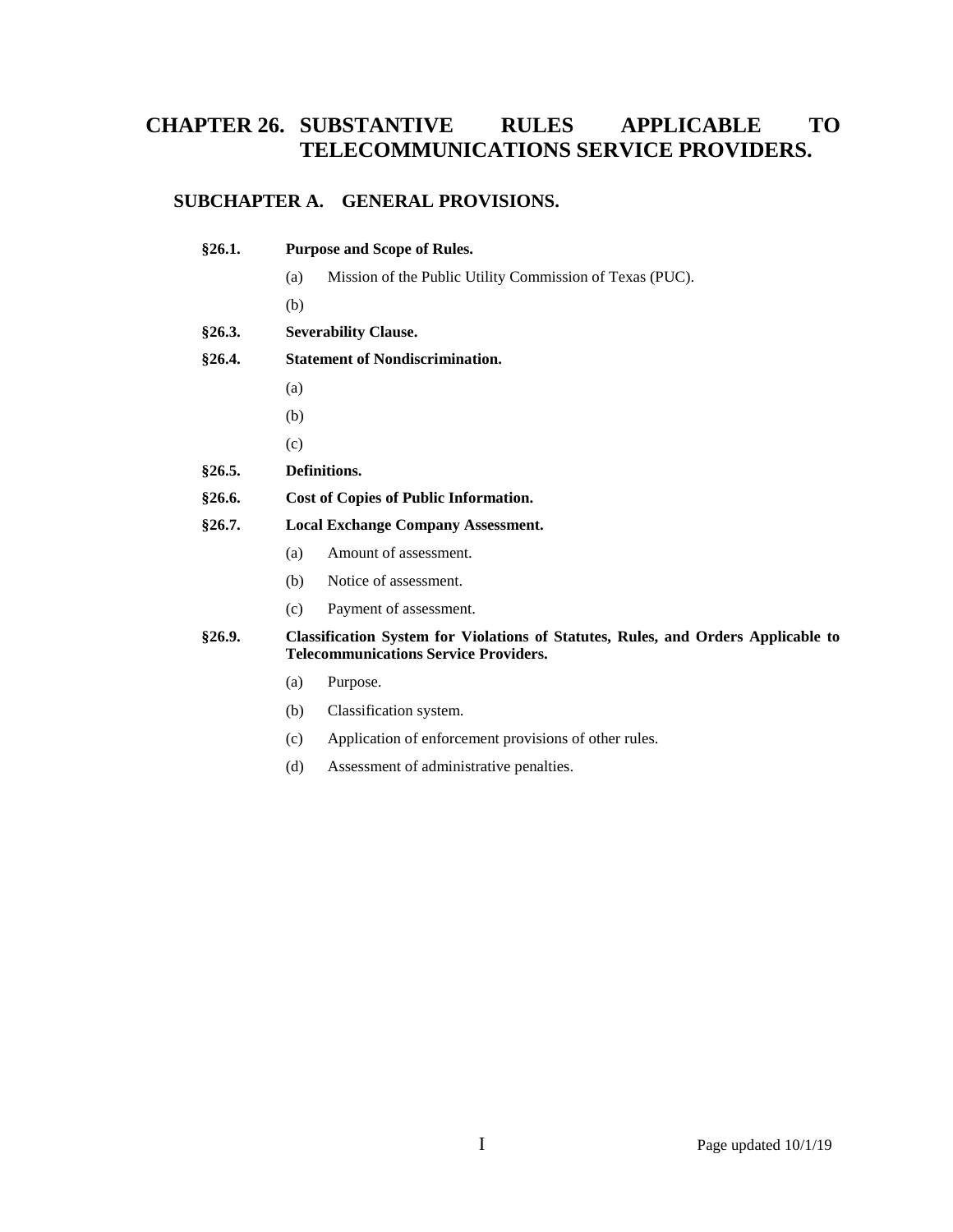# **SUBCHAPTER B. CUSTOMER SERVICE AND PROTECTION.**

| §26.21. |                                          | <b>General Provisions of Customer Service and Protection Rules.</b>         |  |  |  |
|---------|------------------------------------------|-----------------------------------------------------------------------------|--|--|--|
|         | (a)                                      | Purpose.                                                                    |  |  |  |
|         | (b)                                      | Prohibition against discrimination.                                         |  |  |  |
|         | (c)                                      | Other prohibitions.                                                         |  |  |  |
|         | (d)                                      | Protections.                                                                |  |  |  |
|         | (e)                                      | Definitions.                                                                |  |  |  |
| §26.22. |                                          | <b>Request for Service.</b>                                                 |  |  |  |
|         | (a)                                      | Dominant certificated telecommunications utility (DCTU).                    |  |  |  |
|         | (b)                                      | Non-dominant certificated telecommunications utility (NCTU).                |  |  |  |
| §26.23. |                                          | <b>Refusal of Service.</b>                                                  |  |  |  |
|         | (a)                                      | Dominant certificated telecommunications utility (DCTU).                    |  |  |  |
|         | (b)                                      | Non-dominant certificated telecommunications utility (NCTU).                |  |  |  |
| §26.24. | <b>Credit Requirements and Deposits.</b> |                                                                             |  |  |  |
|         | (a)                                      | Dominant certificated telecommunications utility (DCTU).                    |  |  |  |
|         | (b)                                      | Non-dominant certificated telecommunications utility (NCTU).                |  |  |  |
|         | (c)                                      | NCTU implementation.                                                        |  |  |  |
| §26.25. | <b>Issuance and Format of Bills.</b>     |                                                                             |  |  |  |
|         | (a)                                      | Application.                                                                |  |  |  |
|         | (b)                                      | Purpose.                                                                    |  |  |  |
|         | (c)                                      | Frequency of bills and billing detail.                                      |  |  |  |
|         | (d)                                      | Billing information.                                                        |  |  |  |
|         | (e)                                      | Bill content requirements.                                                  |  |  |  |
|         | (f)                                      | Compliance review of bill formats.                                          |  |  |  |
|         | (g)                                      | Effective date.                                                             |  |  |  |
| §26.26. | <b>Foreign Language Requirements.</b>    |                                                                             |  |  |  |
|         | (a)                                      | Notification requirement.                                                   |  |  |  |
|         | (b)                                      | Spanish information requirement.                                            |  |  |  |
|         | (c)                                      | Additional information requirement.                                         |  |  |  |
|         | (d)                                      | Non-dominant certificated telecommunications utility (NCTU) implementation. |  |  |  |
| §26.27. |                                          | <b>Bill Payment and Adjustments.</b>                                        |  |  |  |
|         | (a)                                      | Dominant certificated telecommunications utility (DCTU).                    |  |  |  |
|         |                                          |                                                                             |  |  |  |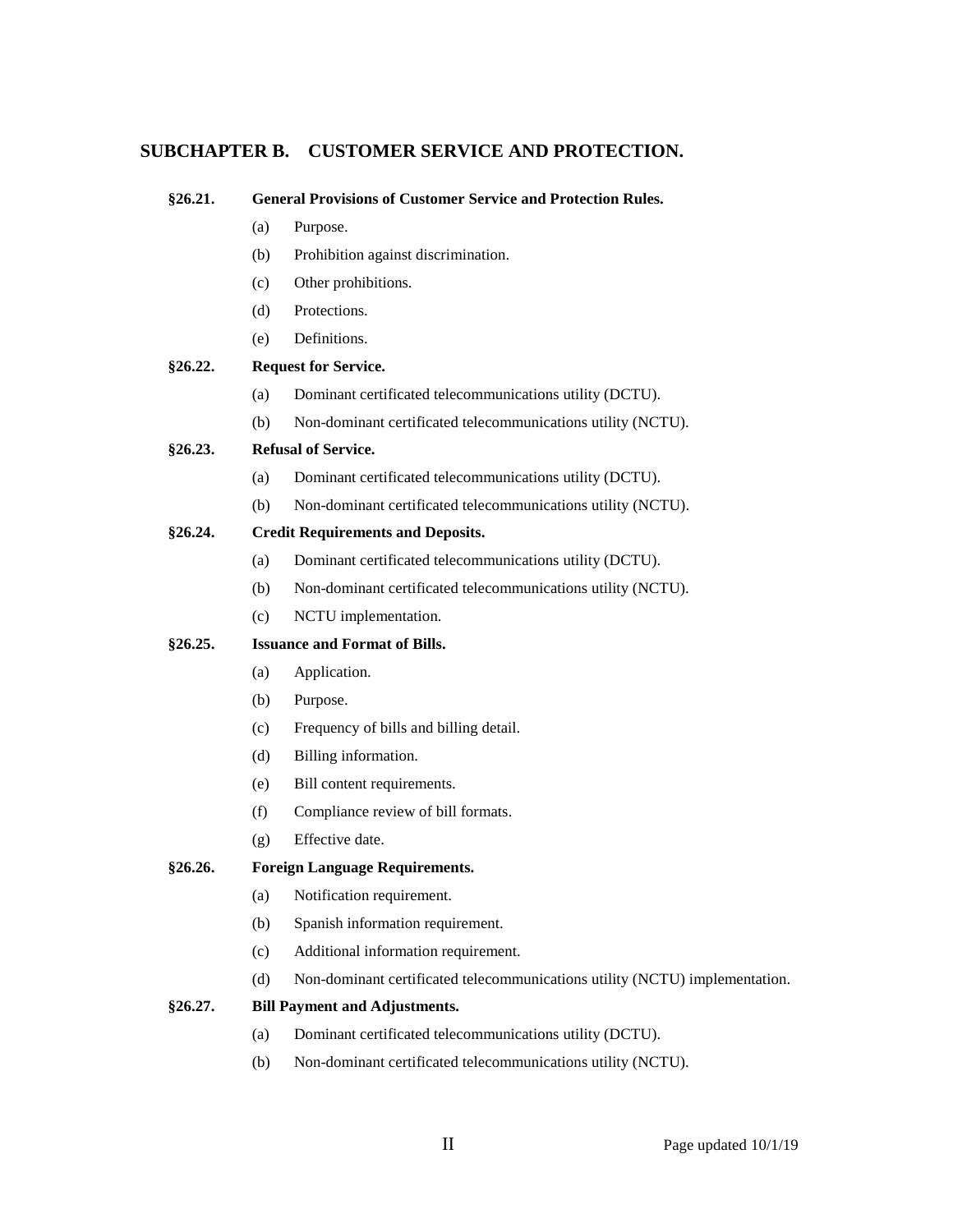(c) NCTU implementation.

#### **§26.28. Suspension or Disconnection of Service.**

- (a) Dominant certificated telecommunications utility (DCTU).
- (b) Non-dominant certificated telecommunications utility (NCTU).
- (c) NCTU implementation.

#### **§26.29. Prepaid Local Telephone Service (PLTS).**

- (a) Applicability.
- (b) Eligible customers.
- (c) Requirements for notifying customers about PLTS.
- (d) Subscription to PLTS.
- (e) Rates, terms, and conditions of PLTS.
- (f) Return to basic local telecommunications service.
- (g) Customer education.
- (h) Toll and usage sensitive blocking capability.
- (i) Waiver request.
- (j) Interexchange carrier (IXC) notification.

#### **§26.30. Complaints.**

- (a) Complaints to a certificated telecommunications utility (CTU).
- (b) Complaints to the commission.

#### **§26.31. Disclosures to Applicants and Customers.**

- (a) Application
- (b) Certificated telecommunications utilities (CTU).
- (c) Dominant certificated telecommunications utility (DCTU).
- (d) Non-dominant certificated telecommunications utility (NCTU) implementation.

#### **§26.32. Protection Against Unauthorized Billing Charges ("Cramming").**

- (a) Purpose.
- (b) Application.
- (c) Definition.
- (d) Requirements for billing authorized charges.
- (e) Post-termination billing.
- (f) Verification requirements.
- (g) Expiration of consent and verification.
- (h) Unauthorized charges.
- (i) Notice of customer rights.
- (j) Complaints to the commission.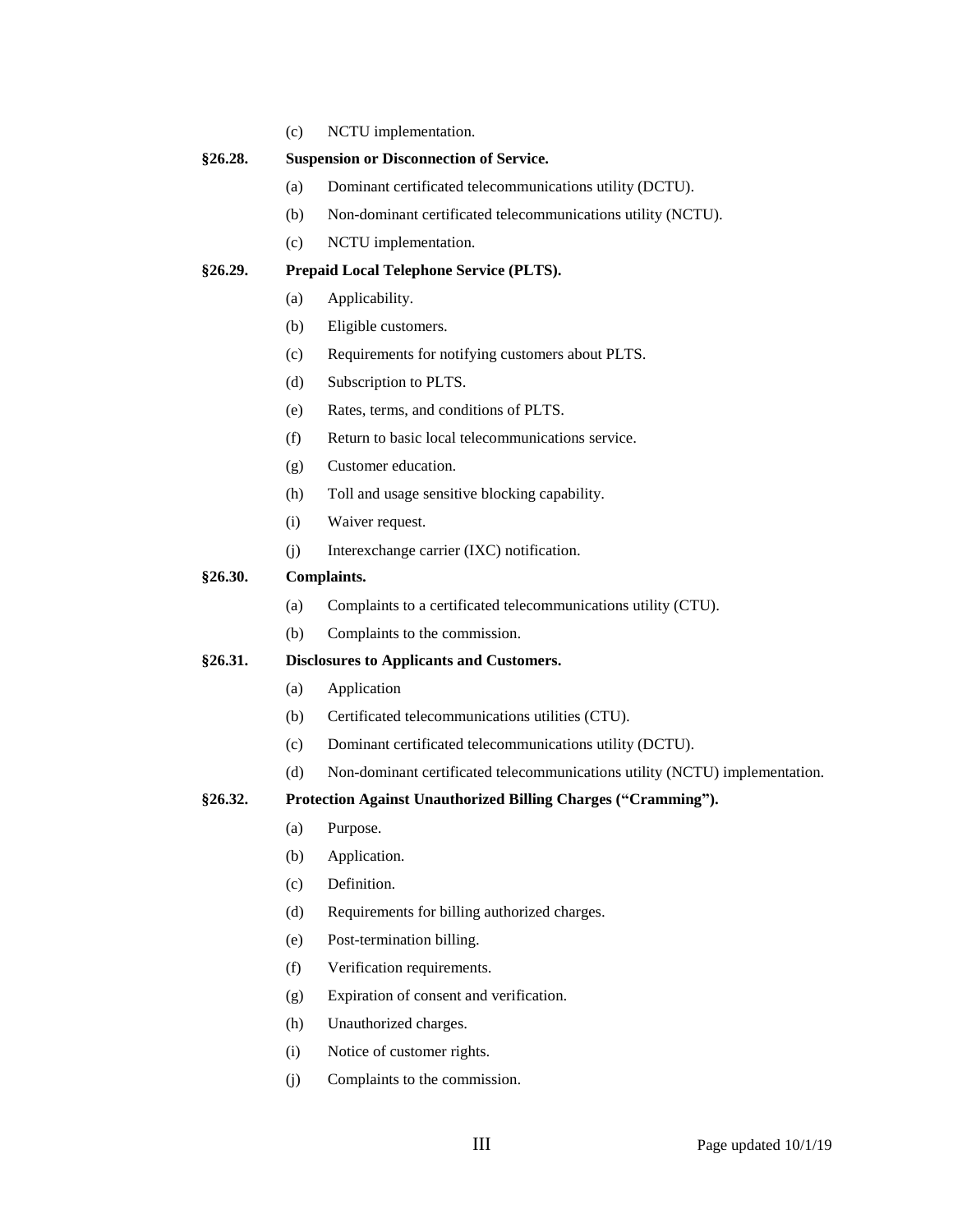(k) Compliance and enforcement.

## **§26.33. Prompt Payment Act.**

- (a) Application.
- (b) Time for payment by a governmental entity.
- (c) Disputed bills.
- (d) Interest on overdue payment.
- (e) Notice

## **§26.34. Telephone Prepaid Calling Services.**

- (a) Purpose.
- (b) Application.
- (c) Liability.
- (d) Definitions.
- (e) Billing requirements for prepaid calling services.
- (f) Written disclosure requirements for all prepaid calling services.
- (g) Verbal disclosure requirements for prepaid calling services.
- (h) Registration requirements for prepaid calling services companies.
- (i) Business and technical assistance requirements for prepaid calling services companies.
- (j) Requirements for refund of unused balances.
- (k) Requirements when a prepaid calling services company terminates operations in this state.
- (l) Date of compliance for prepaid calling card services companies.
- (m) Compliance and enforcement.

## **§26.37. Texas No-Call List.**

- (a) Purpose.
- (b) Application.
- (c) Definitions.
- (d) Requirement of telemarketers.
- (e) Exemptions.
- (f) No-call database.
- (g) Notice.
- (h) Violations.
- (i) Record retention; Provision of records; Presumptions.
- (j) Evidence.
- (k) Enforcement and penalties.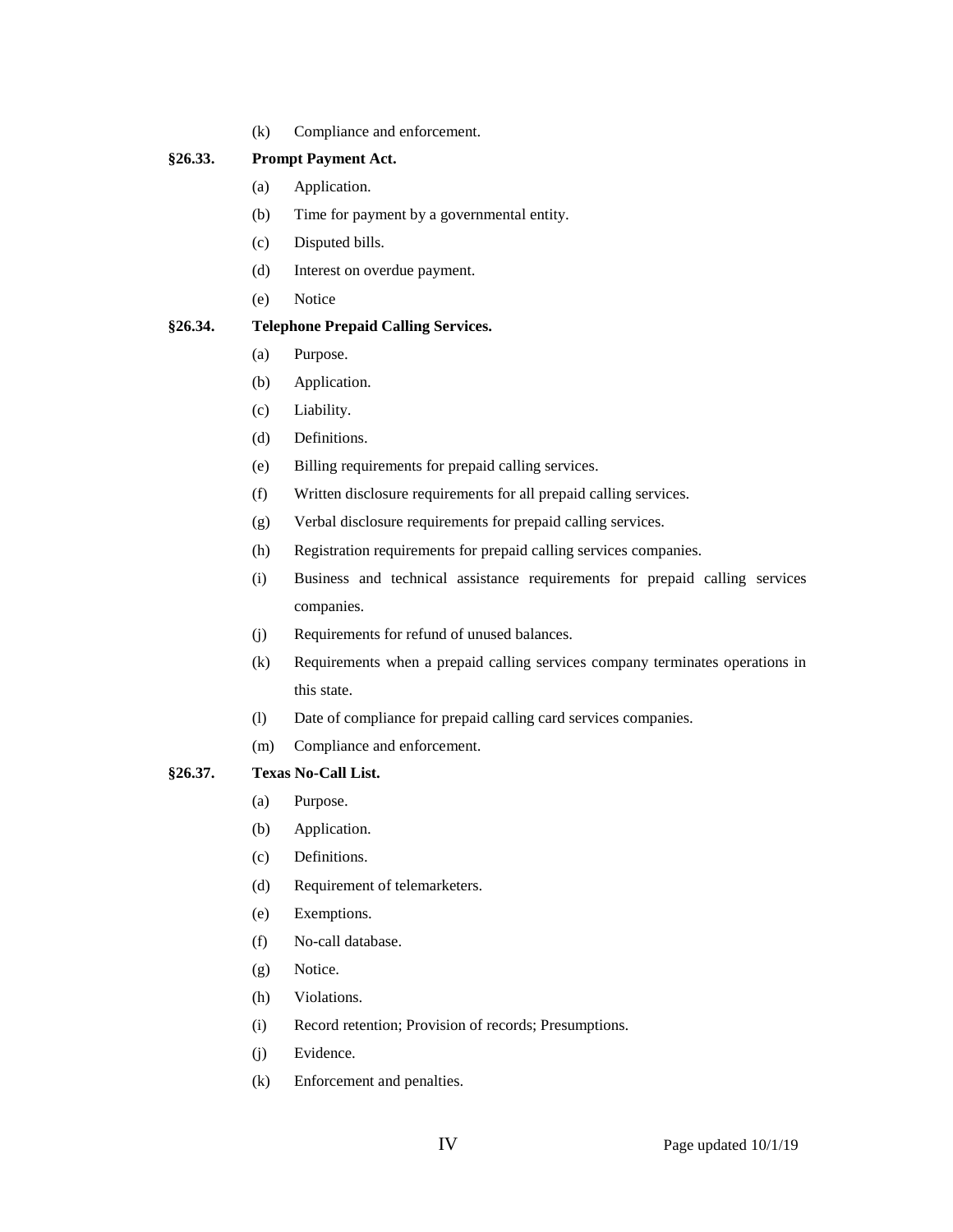## **SUBCHAPTER C. INFRASTRUCTURE AND RELIABILITY.**

# **§26.51. Reliability of Operations of Telecommunications Providers.** (a) Application. (b) Emergency Operations Plan. (c) Continuity of Service. (d) Record of interruption. (e) Report to commission. (f) Change in character of service. **§26.52. Emergency Operations.** (a) (b) (c) **§26.53. Inspections and Tests.** (a) (b) (c) (d) **§26.54. Service Objectives and Performance Benchmarks.** (a) (b) One-party line service and voice band data. (c) **§26.55. Monitoring of Service. §26.57. Requirements for a Certificate Holder's Use of an Alternate Technology to Meet its**

**Provider of Last Resort Obligation.** 

- (a) Purpose.
- (b) Definitions.
- (c) Application of this section.
- (d) Standards for meeting POLR obligations using an alternate technology.
- (e) Application to meet its POLR obligations using an alternate technology.
- (f) Commission processing of application.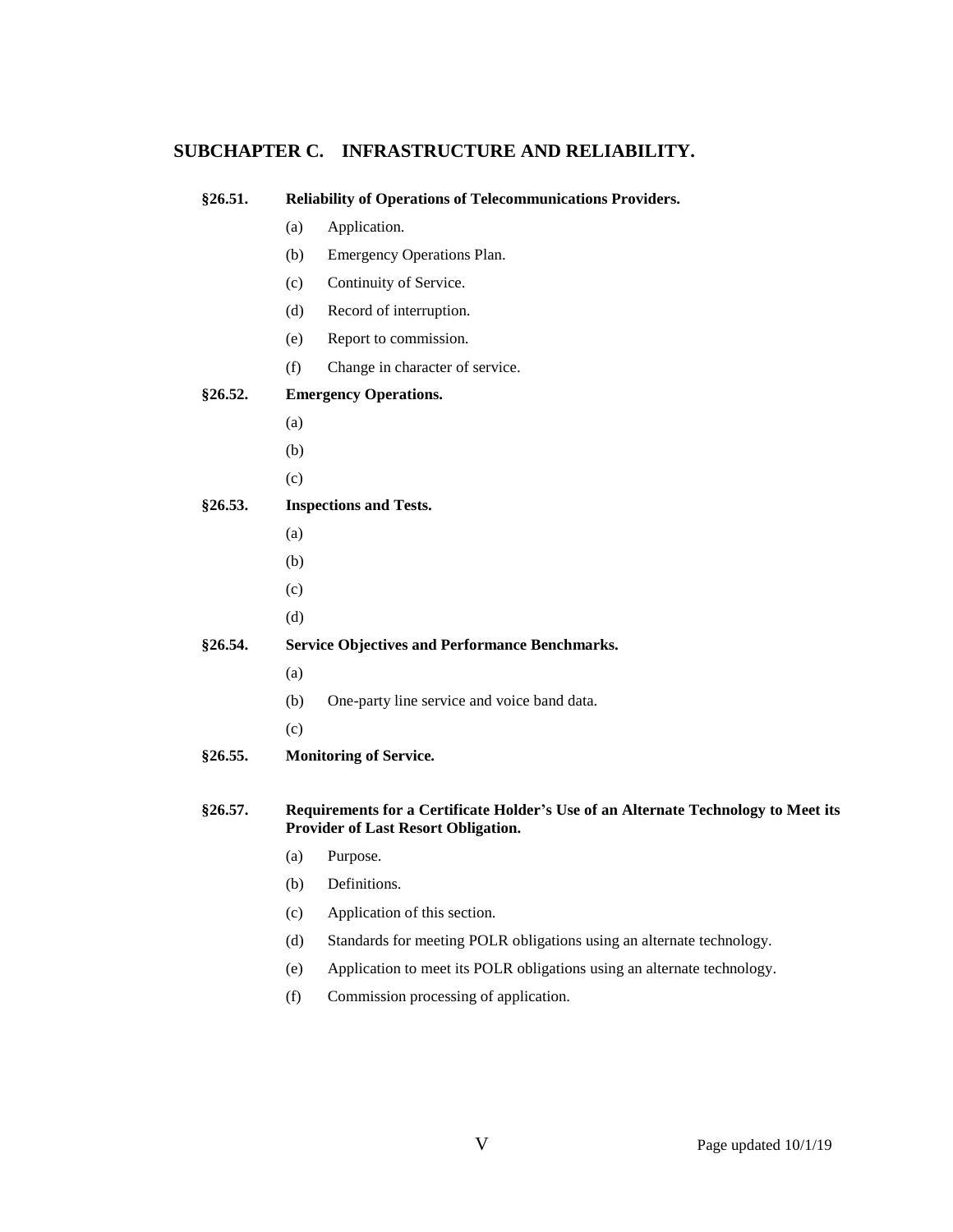# **SUBCHAPTER D. RECORDS, REPORTS, AND OTHER REQUIRED INFORMATION.**

#### **§26.71. General Procedures, Requirements and Penalties.**

- (a) Who shall file.
- (b) Initial reporting.
- (c) Maintenance and location of records.
- (d) Report attestation.
- (e) Information omitted from reports.
- (f) Due dates of reports.
- (g) Special and additional reports.
- (h) Penalty for refusal to file on time.

## **§26.72. Uniform System of Accounts.**

- (a)
- (b) Classification.
- (c) System of accounts.
- (d) Other system of accounts.
- (e) Merchandise accounting.
- (f) Accounting period.
- (g) Rules related to capitalization of construction costs.

## **§26.73. Annual Earnings Report.**

- **(a)**
- **(b)**
- **(c)**
- **§26.74. Reports on Sale of Property and Mergers.**
	- (a)
	- (b)
	- (c)
	- (d)
	- (e)
	- (f)

## **§26.75. Reports on Sale of 50% or More of Stock.**

- (a)
- (b)
- (c)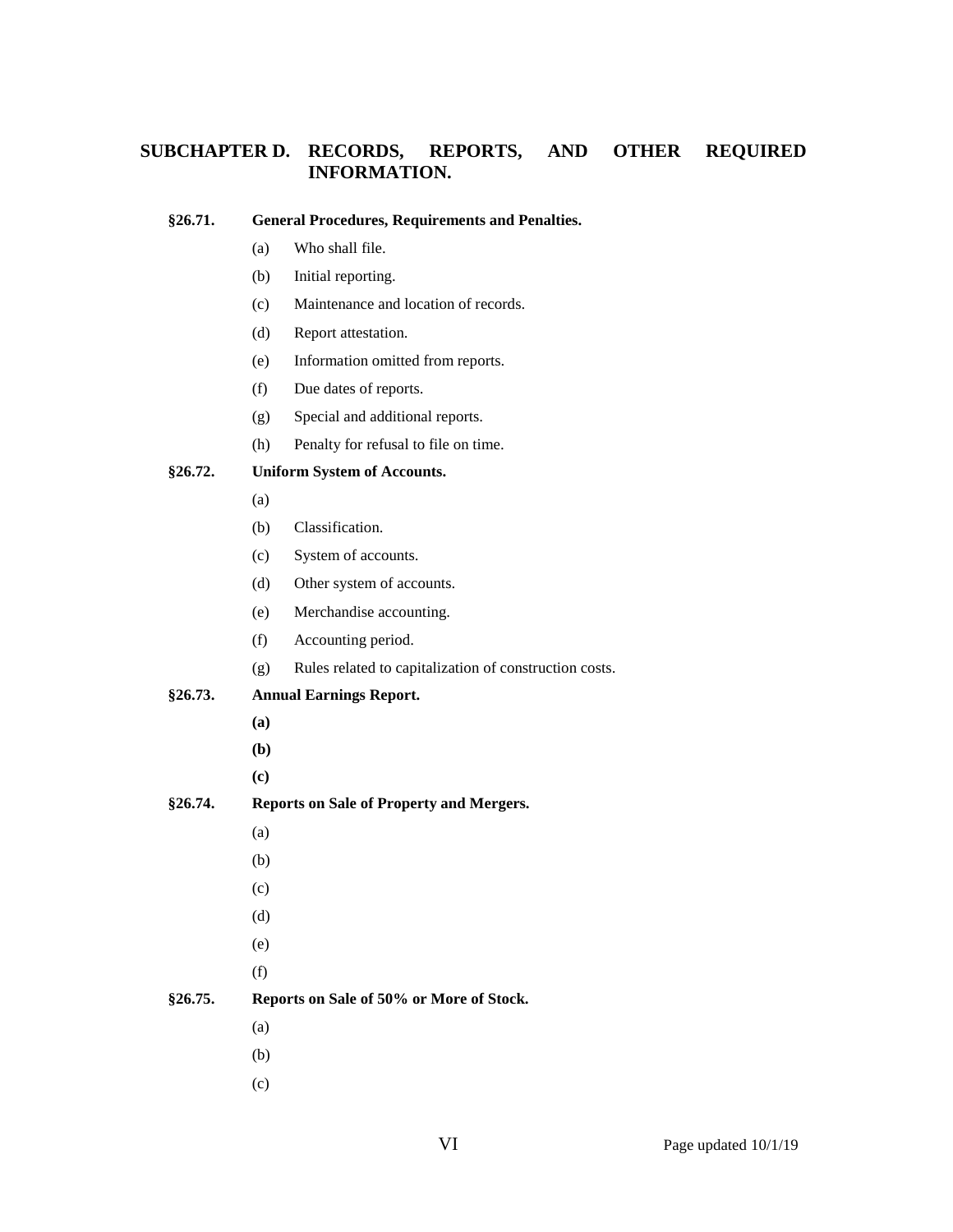| §26.76. |                                                             | <b>Gross Receipts Assessment Report.</b>                                |  |  |  |
|---------|-------------------------------------------------------------|-------------------------------------------------------------------------|--|--|--|
| §26.78. |                                                             | <b>State Agency Utility Account Information.</b>                        |  |  |  |
|         | (a)                                                         | Application.                                                            |  |  |  |
|         | (b)                                                         |                                                                         |  |  |  |
|         | (c)                                                         |                                                                         |  |  |  |
|         | (d)                                                         |                                                                         |  |  |  |
|         | (e)                                                         |                                                                         |  |  |  |
|         | (f)                                                         |                                                                         |  |  |  |
|         | (g)                                                         |                                                                         |  |  |  |
|         | (h)                                                         |                                                                         |  |  |  |
| §26.79. |                                                             | <b>Equal Opportunity Reports.</b>                                       |  |  |  |
|         | (a)                                                         |                                                                         |  |  |  |
|         | (b)                                                         |                                                                         |  |  |  |
|         | (c)                                                         |                                                                         |  |  |  |
|         | (d)                                                         |                                                                         |  |  |  |
|         | (e)                                                         |                                                                         |  |  |  |
|         | (f)                                                         |                                                                         |  |  |  |
|         | (g)                                                         |                                                                         |  |  |  |
| §26.80. |                                                             | <b>Annual Report on Historically Underutilized Businesses.</b>          |  |  |  |
|         | (a)                                                         |                                                                         |  |  |  |
|         | (b)                                                         |                                                                         |  |  |  |
|         | (c)                                                         |                                                                         |  |  |  |
|         | (d)                                                         |                                                                         |  |  |  |
|         | (e)                                                         |                                                                         |  |  |  |
| §26.81. | <b>Service Quality Reports.</b>                             |                                                                         |  |  |  |
| §26.85. | Report of Workforce Diversity and Other Business Practices. |                                                                         |  |  |  |
|         | (a)                                                         | Purpose.                                                                |  |  |  |
|         | (b)                                                         | Application.                                                            |  |  |  |
|         | (c)                                                         | Terminology.                                                            |  |  |  |
|         | (d)                                                         | Annual progress report of workforce and supplier contracting diversity. |  |  |  |
|         | (e)                                                         | Filing requirements.                                                    |  |  |  |
|         | (f)                                                         | Contents of the report.                                                 |  |  |  |
|         | (g)                                                         |                                                                         |  |  |  |
|         | (h)                                                         |                                                                         |  |  |  |
|         | (i)                                                         | Waiver.                                                                 |  |  |  |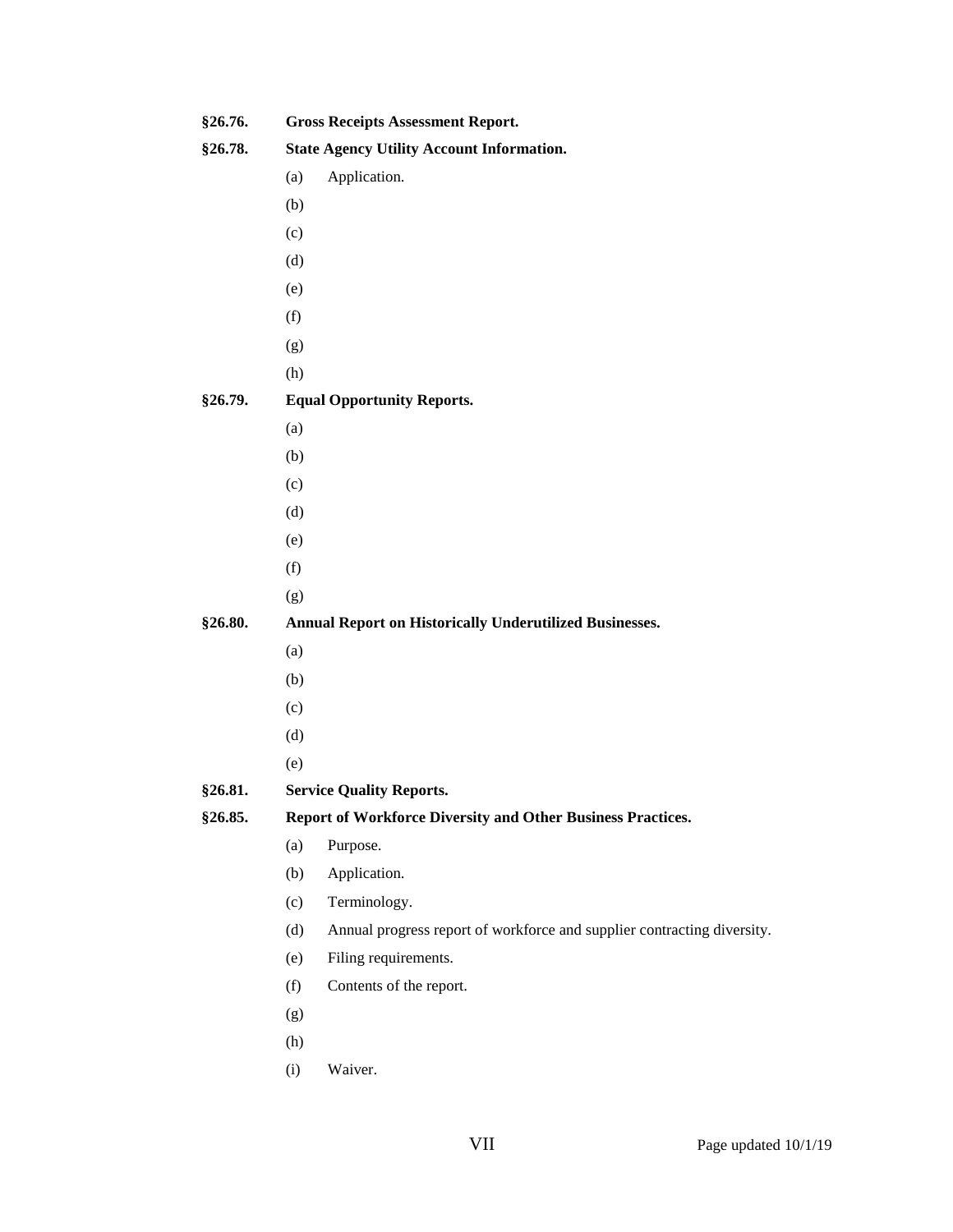- **§26.87. Infrastructure Reports.**
- **§26.89. Nondominant Carriers' Obligations Regarding Information on Rates and Services.**
	- (a)
	- (b)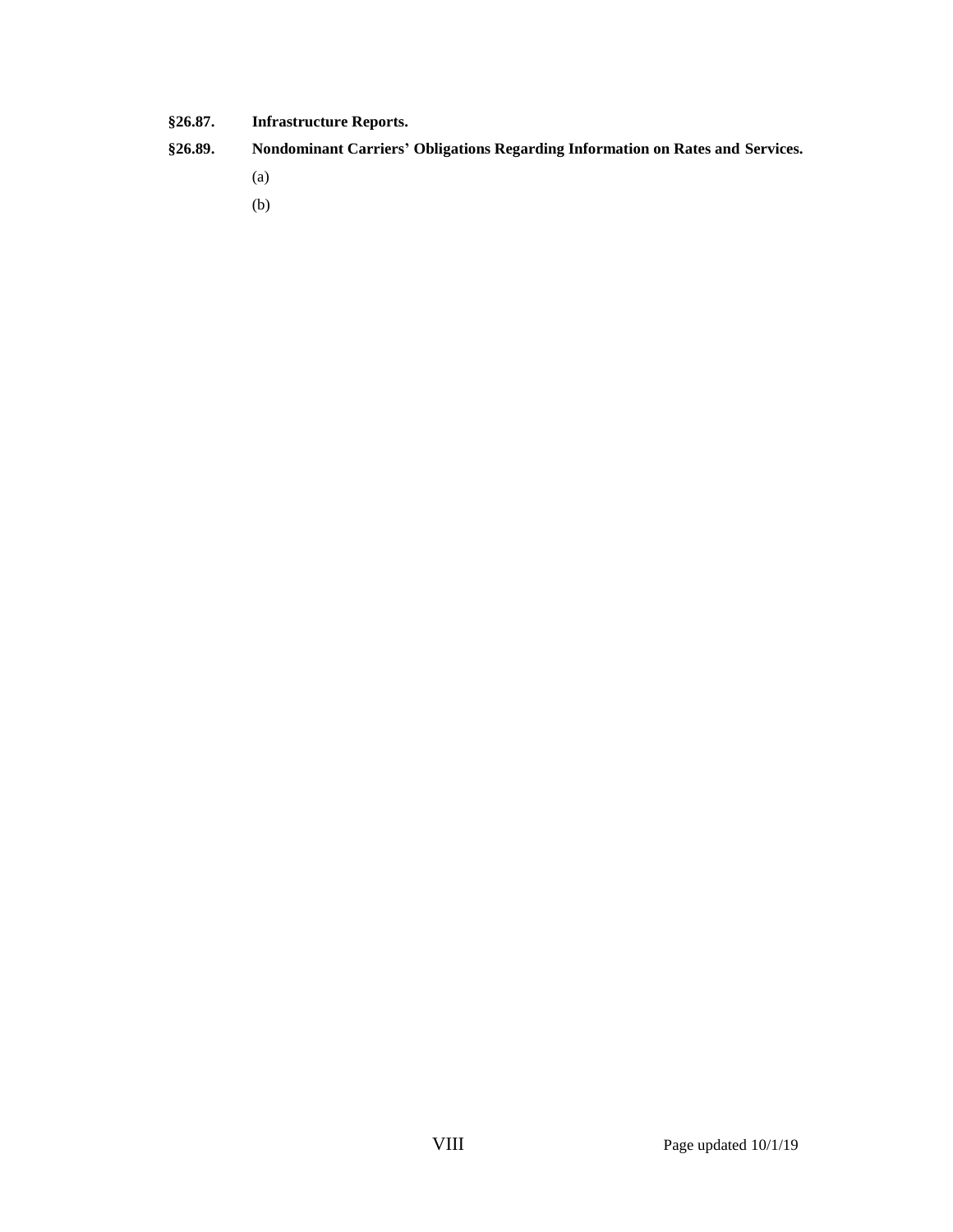- (c)
- (d)

## **SUBCHAPTER E. CERTIFICATION, LICENSING AND REGISTRATION.**

#### **§26.101. Certificate of Convenience and Necessity.**

- (a) Scope and Purpose.
- (b) Certificates of Convenience and Necessity for new service areas and facilities.
- (c) Non-exclusivity of CCN.
- (d) Name of Certification.
- (e) Amending a CCN.
- (f) Sale, transfer, merger.
- (g) Reporting requirements.

## **§26.102. Registration of Pay Telephone Service Providers (PTS).**

- (a) Scope and Purpose.
- (b) Registration Requirement.
- (c) Re-registration.
- (d) Disclosure of location.
- (e) Network access.
- (f) Revocation or suspension.
- (g) Reporting requirements.

### **§26.107. Registration of Interexchange Carriers, Prepaid Calling Services Companies, and Other Nondominant Telecommunications Carriers.**

- (a) Scope and Purpose.
- (b) Registration Requirement.
- (c) Re-Registration.
- (d) Amendments to Registration.
- (e) Required Reports.
- (f) Revocation or Suspension.

## **§26.111. Certificate of Operating Authority (COA) and Service Provider Certificates of Operating Authority (SPCOA) criteria.**

- (a) Scope and Purpose.
- (b) Definitions.
- (c) Ineligibility for certification.
- (d) Application for COA or SPCOA certification.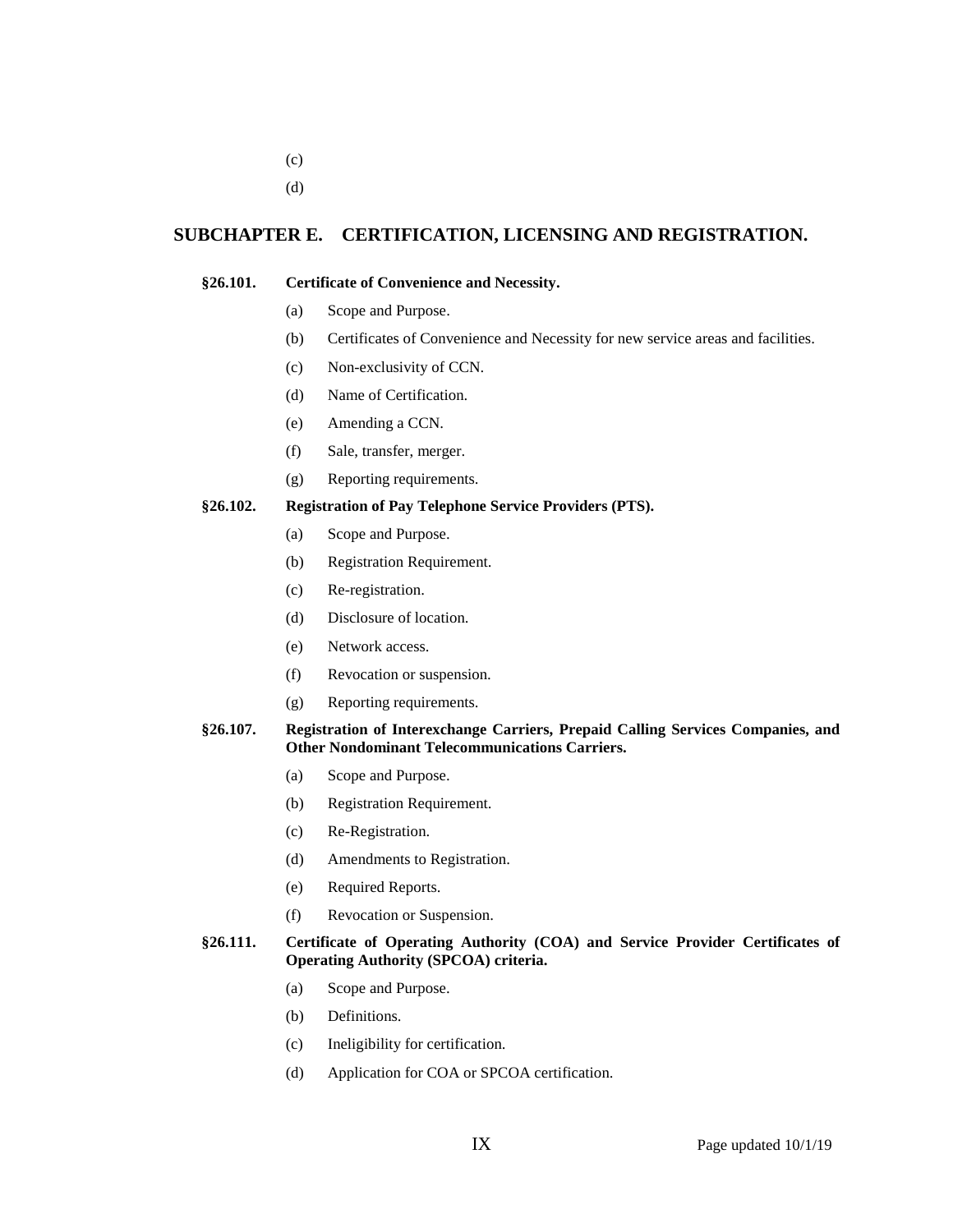- (e) Standards for granting certification to COA and SPCOA applicants.
- (f) Financial requirements.
- (g) Technical and managerial requirements.
- (h) Certificate Name.
- (i) Amendment of a COA or SPCOA certificate.
- (j) Non-use of certificates.
- (k) Renewal of certificates.
- (l) Reporting Requirements.
- (m) Standards for discontinuation of service and relinquishment of certification.
- (m) Standards for discontinuing optional services.
- (o) Revocation or suspension.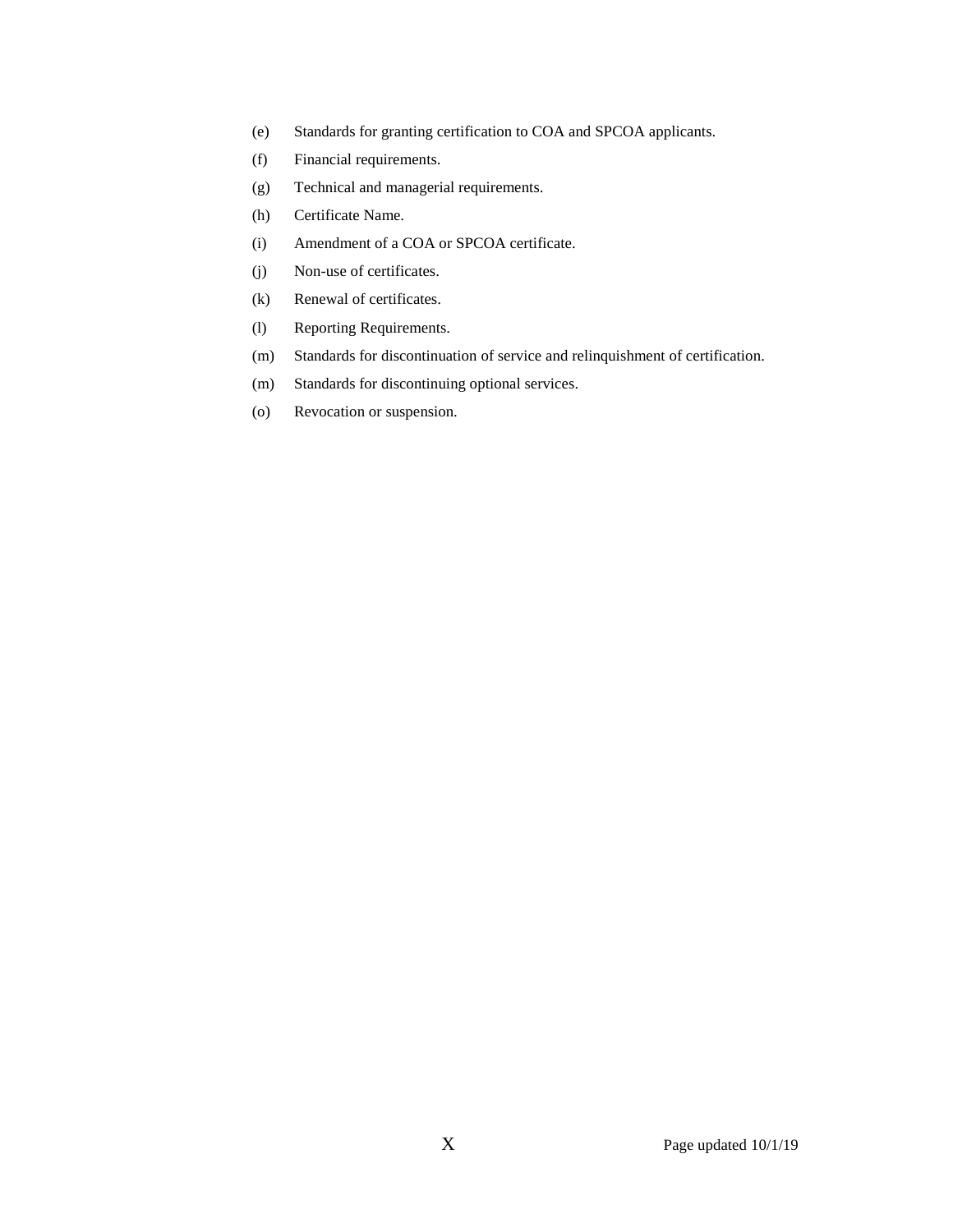## **SUBCHAPTER F. REGULATION OF TELECOMMUNICATIONS SERVICE.**

## **§26.121. Privacy Issues.**

- (a) Application.
- (b) Purpose.
- (c) Lost Privacy.
- (d) New services or features.
- (e) Notice of number delivery over 800, 888, and other toll-free prefixes and 900 services.

## **§26.123. Caller Identification Services.**

- (a) Application.
- (b) Caller identification services ("caller ID").
- (c) Usage of calling party information in other services.

## **§26.124. Pay-Per-Call Information Services Call Blocking.**

- (a) Free blocking.
- (b) Subscription to blocking.
- (c) Mandatory blocking.
- (d) Disconnection.
- (e) Compliance.

#### **§26.125. Automatic Dial Announcing Devices (ADADs).**

- (a) Purpose.
- (b) Application.
- (c) Requirements for use of an ADAD.
- (d) Permit to operate an ADAD.
- (e) Exceptions.
- (f) Complaints, investigation, and enforcement.
- (g) Permit suspension/child support enforcement.
- (h) Penalties.

## **§26.127. Abbreviated Dialing Codes.**

- (a) Code assignments.
- (b) Use only as directed.
- (c) Limitations.
- (d) 211 service.
- (e) 311 service.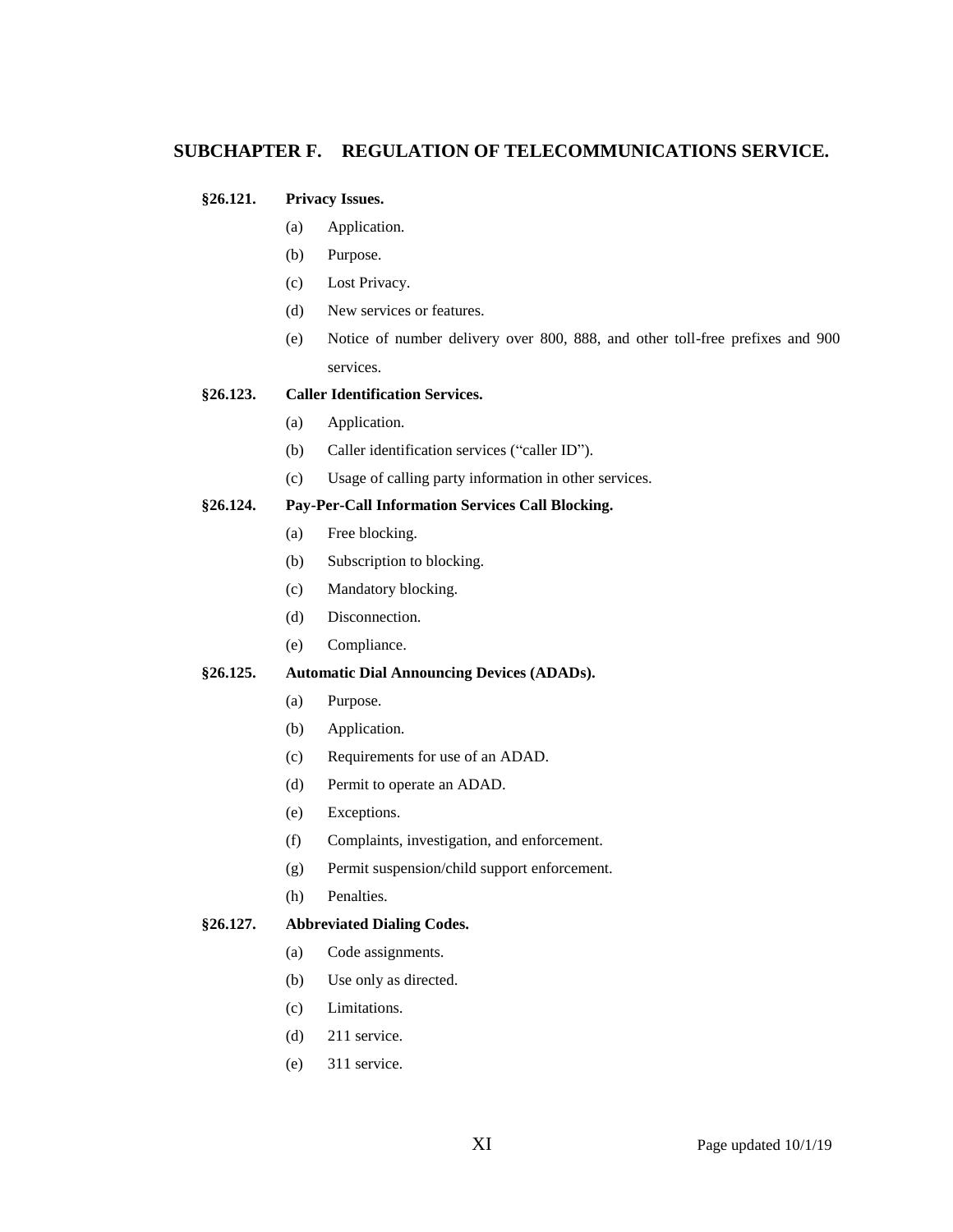(f) 811 service.

#### **§26.128. Telephone Directories.**

- (a) Applicability.
- (b) Telephone directory requirements for all providers.
- (c) Private for-profit publisher.
- (d) Additional requirement for telecommunications utilities or affiliates that publish telephone directories.
- (e) Requirements for telecommunications utilities found to be dominant.
- (f) References to other sections relating to directory notification.
- (g) Additional requirements.

#### **§26.129. Standards for Access to Provide Telecommunications Services at Tenant Request.**

- (a) Purpose.
- (b) Application.
- (c) Definitions.
- (d) Rights of parties.
- (e) Procedures upon tenant request.
- (f) Requirement to negotiate for 30 days.
- (g) Parameters for installation of telecommunications equipment.
- (h) Parameters for determining reasonable compensation for access.
- (i) Failure to reach negotiated agreement.
- (j) Administrative penalties.

#### **§26.130. Selection of Telecommunications Utilities.**

- (a) Purpose and Application.
- (b) Definitions.
- (c) Changes in preferred telecommunications utility.
- (d) Letters of Agency (LOA).
- (e) Notification of alleged unauthorized change.
- (f) Unauthorized changes.
- (g) Notice of customer rights.
- (h) Compliance and enforcement.
- (i) Notice of identity of a customer's telecommunications utility.
- (j) Preferred telecommunications utility freezes.
- (k) Transferring customers from one telecommunications utility to another.
- (l) Complaints to the commission.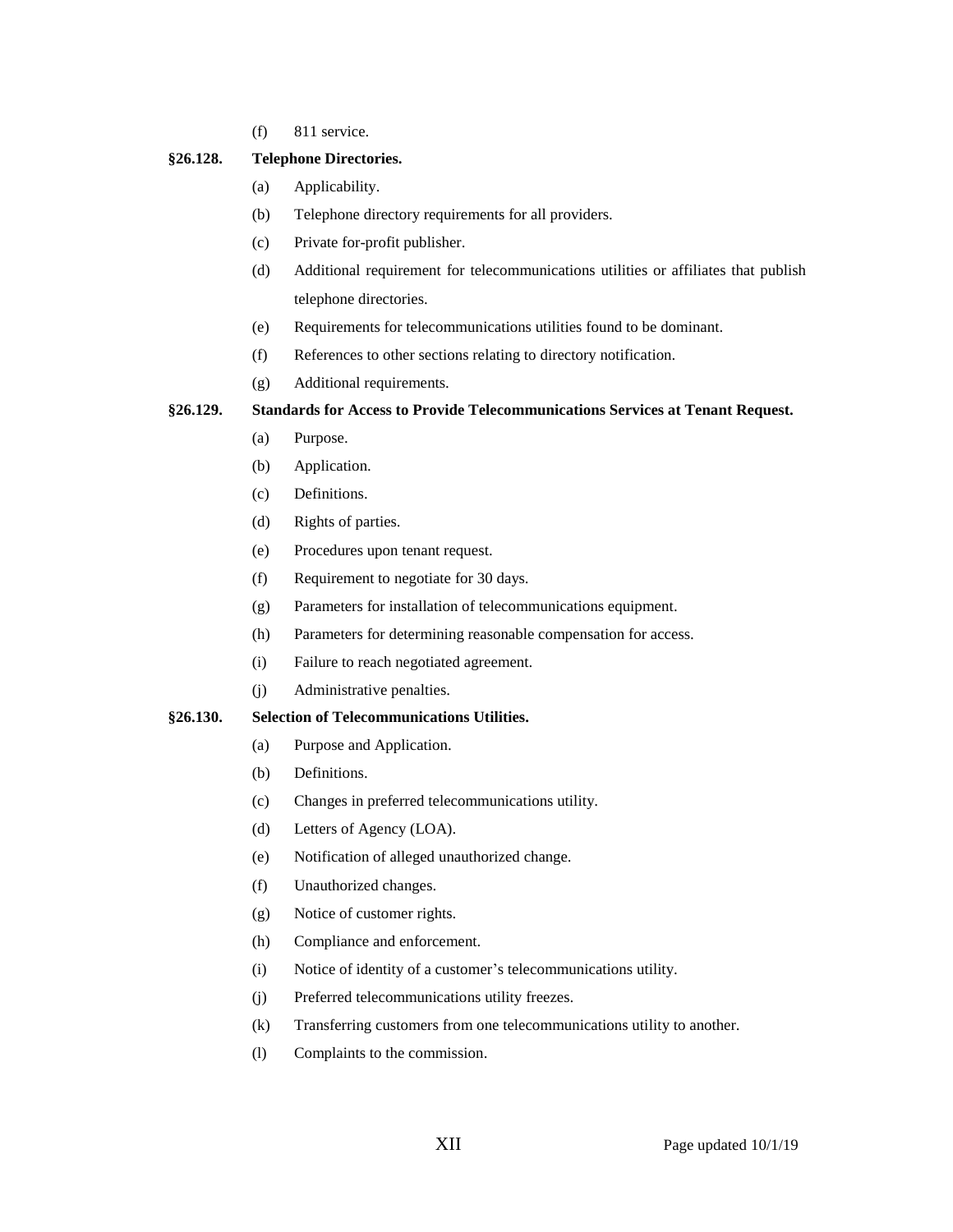(m) Additional requirements for changes involving certain telecommunications utilities.

## **§26.131. Competitive Local Exchange Carrier (CLEC)-to-CLEC and CLEC-to-Incumbent Local Exchange Carrier (ILEC) Migration Guidelines.**

- (a) Purpose.
- (b) Application.
- (c) Terminology.
- (d) Migration Guidelines.

#### **§26.133. Business and Marketing Code of Conduct for Certificated Telecommunications Utilities (CTUs)**

- (a) Purpose.
- (b) Application.
- (c) Communications.
- (d) Corporate advertising and marketing.
- (e) Information sharing and disclosure.
- (f) References to other Chapter 26 substantive rules.
- (g) Adoption and dissemination.
- (h) Investigation and enforcement.

#### **§26.134 Market Test to be Applied in Determining if Markets with Populations Less than 30,000 Should Remain Regulated.**

- (a) Purpose.
- (b) Application.
- (c) Market Test Procedures.
- (d) Rural Exemption Waiver.
- (e) Timing.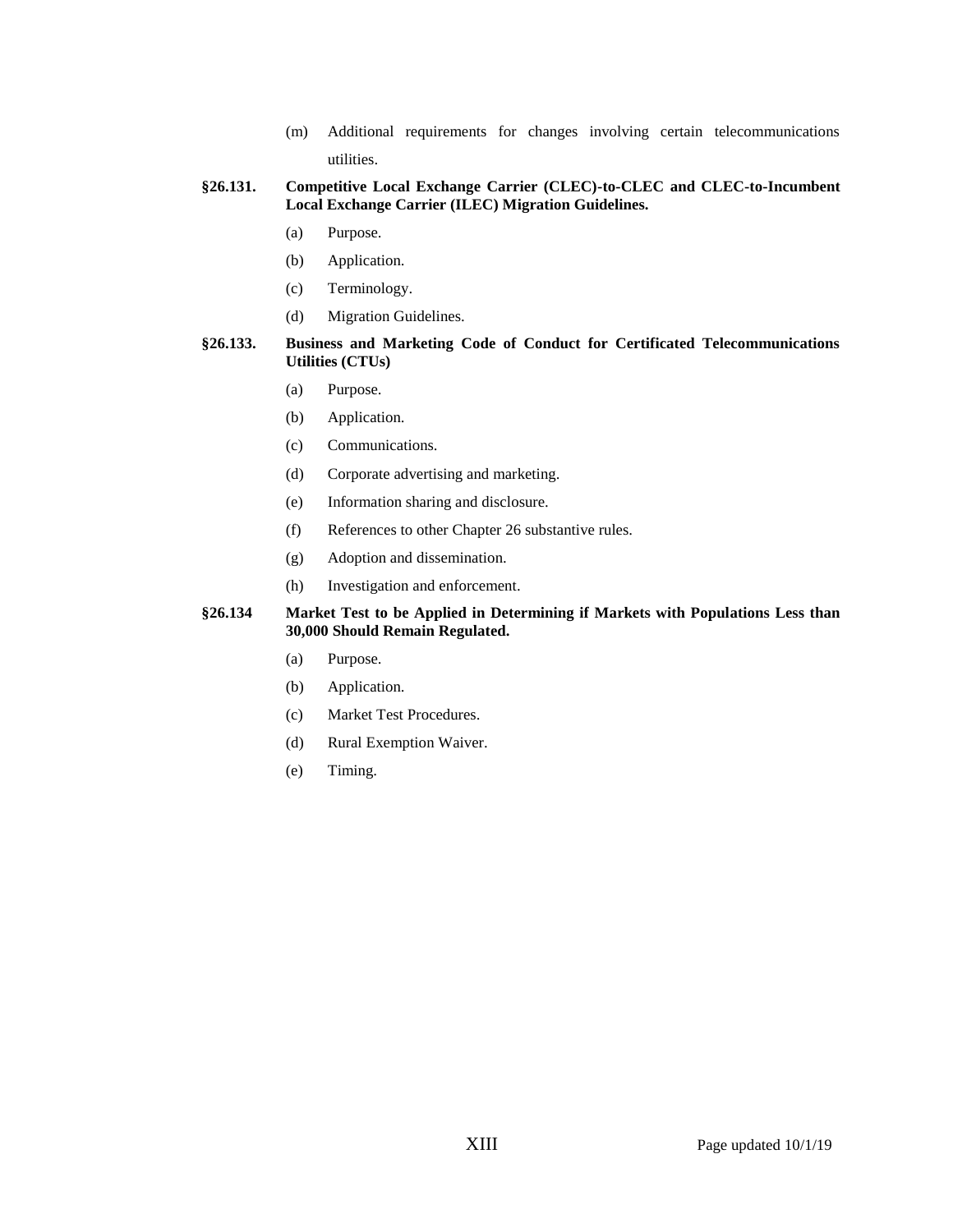## **SUBCHAPTER G. ADVANCED SERVICES.**

#### **§26.141. Distance Learning, Information Sharing Programs, and Interactive Multimedia Communications and Private Network Services to Certain Entities.**

- (a) Definitions.
- (b) Distance Learning, Information Sharing Programs, and Interactive Multimedia Communications.
- (c) Private Network Services to Certain Entities.

#### **§26.142. Integrated Services Digital Network (ISDN).**

- (a) Purpose.
- (b) Application.
- (c) Availability of ISDN.
- (d) ISDN standards and services.
- (e) Costing and pricing of ISDN.
- (f) Requirements for notice and contents of application in compliance with this section.
- (g) Timing of and requirements for each DCTU's compliance with this section.
- (h) Commission processing of application.
- (i) Commission processing of waivers.
- (j) Limitation on filings and postings.

## **§26.143. Provision of Advanced Services in Rural Areas.**

- (a) Purpose.
- (b) Application.
- (c) Definitions.
- (d) Provision of advanced services.
- (e) Requesting competitive response for provision of advanced services.
- (f) Bona Fide Retail Request process.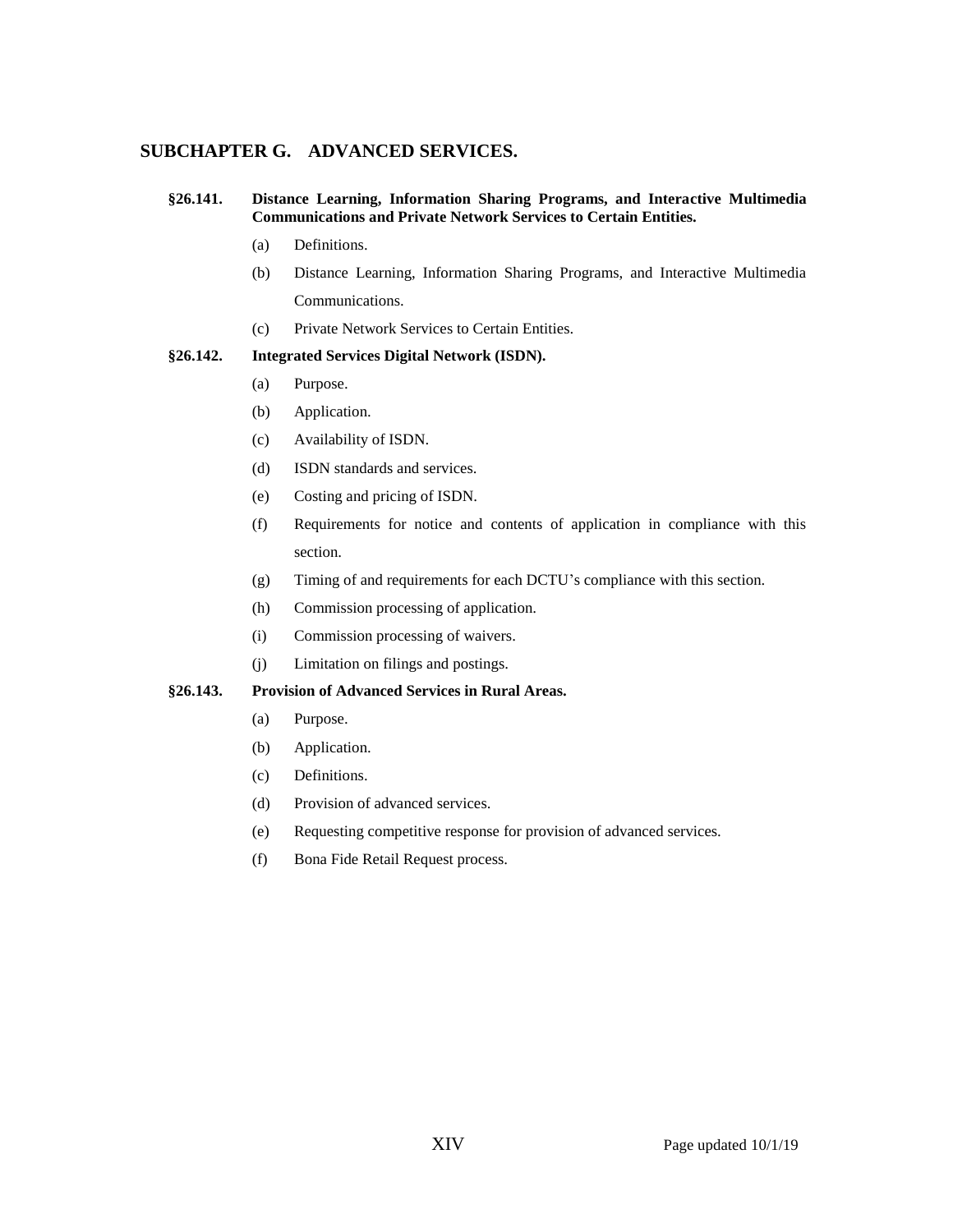## **SUBCHAPTER I. ALTERNATIVE REGULATION.**

#### **§26.171. Small Incumbent Local Exchange Company Regulatory Flexibility.**

- (a) Purpose and application.
- (b) Definition.
- (c) Filing.
- (d) Notice.
- (e) New service availability.
- (f) Rates and revenues.
- (g) Review.
- (h) Docketing.

## **§26.172. Voting Procedures for Partial Deregulation or Reversal of Partial Deregulation of Telephone Cooperatives.**

- (a) Purpose.
- (b) Definition.
- (c) Balloting.
- (d) Instructions for balloting.
- (e) Tabulation of ballots.
- (f) Retention of Ballots.
- (g) Reporting Requirement.

#### **§26.175. Reclassification of Telecommunications Services for Electing Incumbent Local Exchange Companies (ILECs).**

- (a) Purpose.
- (b) Application.
- (c) General standards for reclassification of a service.
- (d) Standards for reclassification of a basic network service as a discretionary service.
- (e) Standards for reclassification of a basic network service or discretionary service as a competitive service.
- (f) Requirements for notice and contents of the application in compliance with this section.
- (g) Commission processing of application.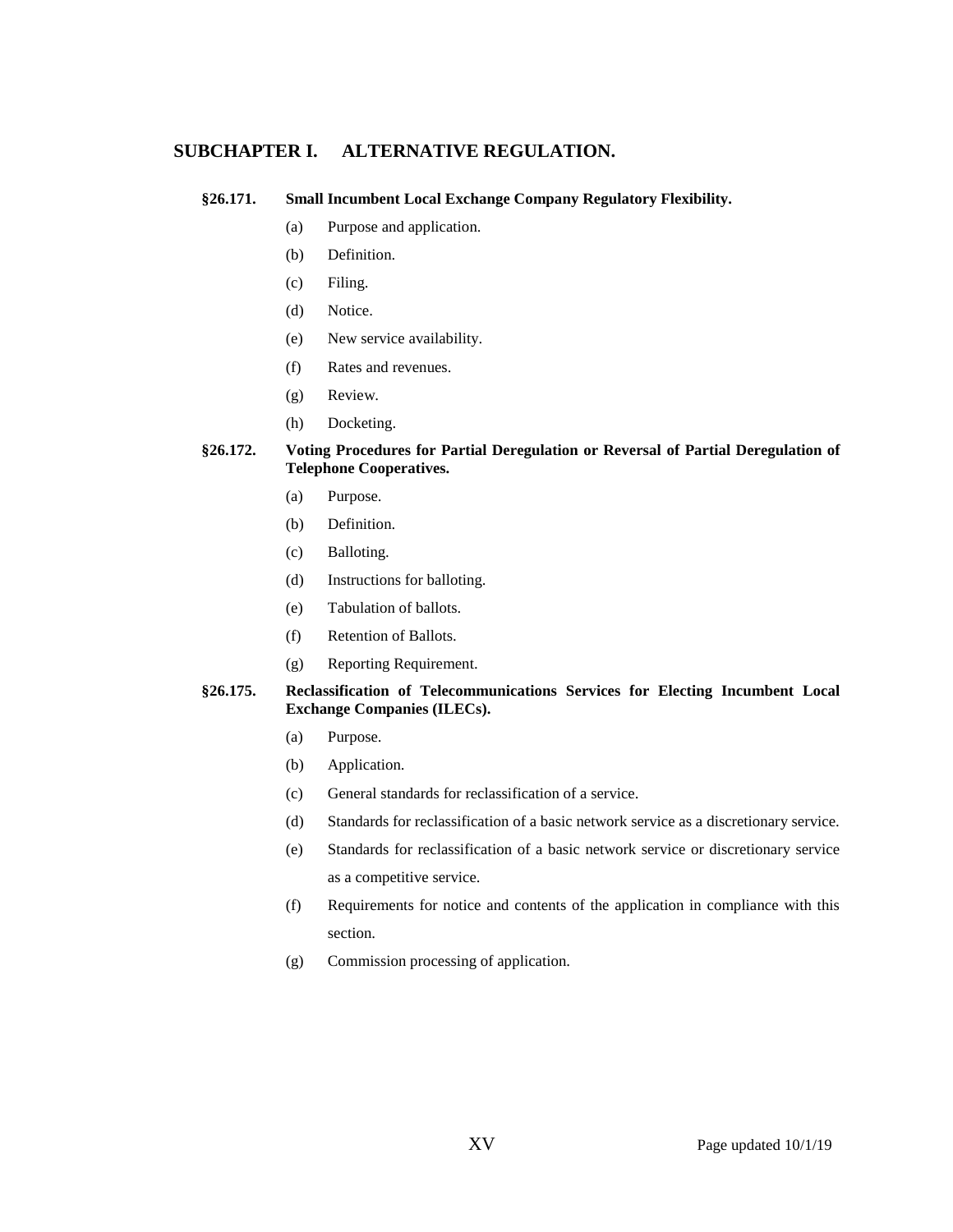# **SUBCHAPTER J. COSTS, RATES AND TARIFFS.**

| §26.201. | <b>Cost of Service.</b> |                                                                                     |
|----------|-------------------------|-------------------------------------------------------------------------------------|
|          | (a)                     | Purpose.                                                                            |
|          | (b)                     | Components of cost of service.                                                      |
|          | (c)                     | Allowable expenses.                                                                 |
|          | (d)                     | Return on invested capital.                                                         |
| §26.203. |                         | Rate Policies for Small Local Exchange Companies (SLECs).                           |
|          | (a)                     |                                                                                     |
|          | (b)                     |                                                                                     |
|          | (c)                     |                                                                                     |
| §26.205. |                         | <b>Rates for Intrastate Access Services.</b>                                        |
|          | (a)                     | General.                                                                            |
|          | (b)                     | Access services.                                                                    |
|          | (c)                     | Access rates.                                                                       |
|          | (d)                     | Administrative provisions.                                                          |
| §26.206. |                         | <b>Depreciation Rates.</b>                                                          |
|          | (a)                     | General.                                                                            |
|          | (b)                     | Depreciation rate changes for telecommunications utilities subject to regulation of |
|          |                         | interstate depreciation rates by the Federal Communications Commission.             |
|          | (c)                     | Depreciation rate changes for other dominant carriers.                              |
|          | (d)                     | Methods for figuring depreciation rates.                                            |
|          | (e)                     | Burden of proof.                                                                    |
|          | (f)                     | Interim booking.                                                                    |
|          | (g)                     | Special amortization.                                                               |
|          | (h)                     | New depreciation rates.                                                             |
|          | (i)                     | Public Utility Regulatory Act (PURA), Chapter 58 companies.                         |
| §26.207. |                         | Form and Filing of Tariffs.                                                         |
|          | (a)                     | Application.                                                                        |
|          | (b)                     | Purpose.                                                                            |
|          | (c)                     | Effective tariff.                                                                   |
|          | (d)                     | Requirements as to size, form, identification and filing of tariffs.                |
|          | (e)                     | Composition of tariffs.                                                             |
|          | (f)                     | Tariff filings in response to commission orders.                                    |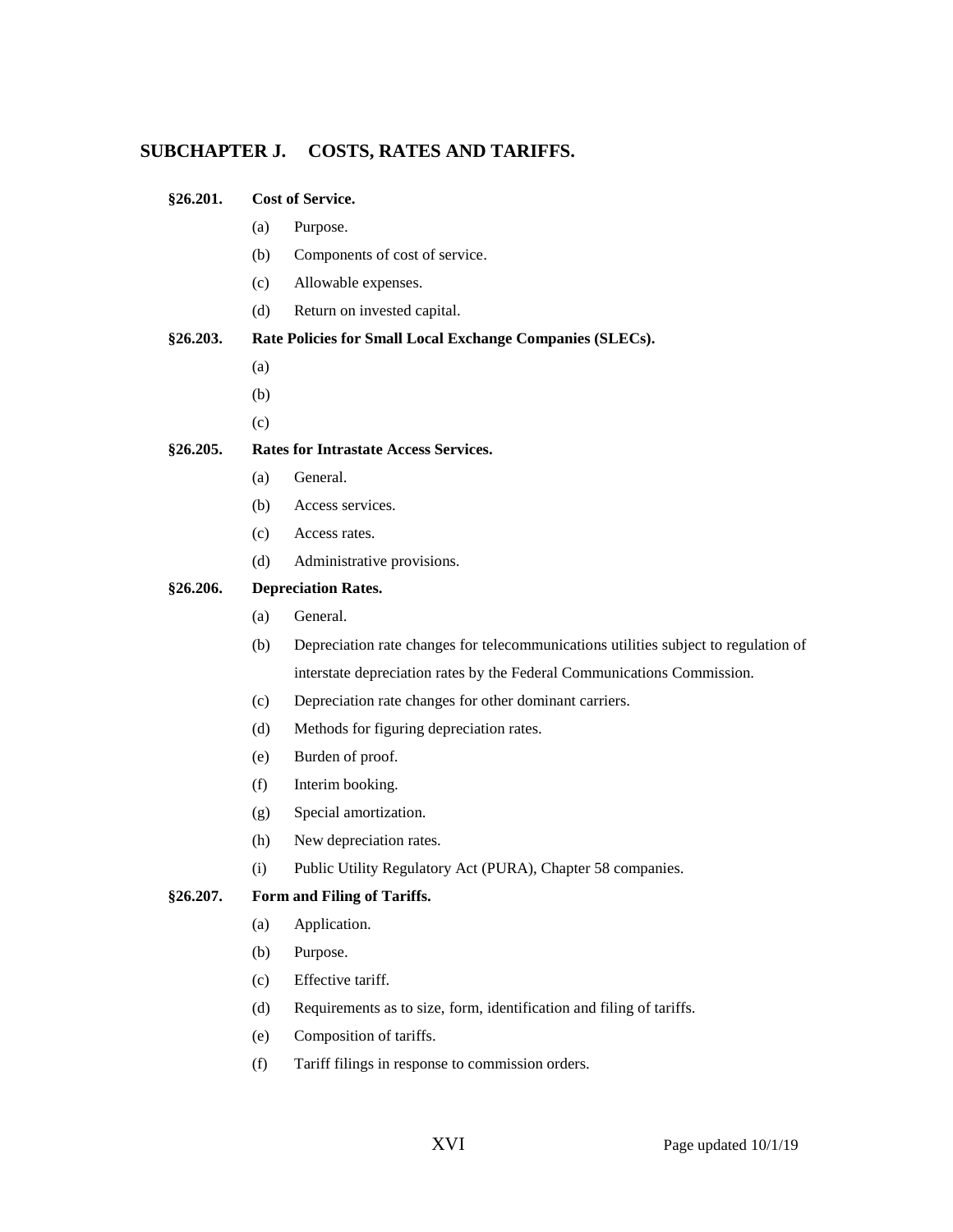- (g) Symbols for changes.
- (h) Availability of tariffs.
- (i) Effective date of tariff change.

## **§26.208. General Tariff Procedures.**

- (a) Application.
- (b) Purpose.
- (c) Content of public notice.
- (d) Proof of notice.
- (e) Administrative review.
- (f) Approval or denial of applications.
- (g) Review of the applications after docketing.
- (h) Withdrawal of a service.
- (i)

#### **§26.209. New and Experimental Services.**

- (a) Application.
- (b) Purpose.
- (c) Filings requesting approval of new and experimental services.
- (d) Modifications and waivers of requirements.
- (e) Requirements for proposed new and experimental services.
- (f) Interim rates.
- (g) Reporting requirements.
- (h) Subsequent review of the service.
- (i) Provisions for SLECs.

## **§26.210. Promotional Rates for Local Exchange Company Services.**

- (a) Application.
- (b) Purpose.
- (c) Filings requesting approval of promotional rates.
- (d) Modification and waivers of requirements.
- (e) Notice of intent to file.
- (f) Requirements for promotional rates.
- (g) Notification to the public of services to be offered at promotional rates.
- (h) Reporting requirements.
- (i) Treatment of revenues and expenses related to promotional rates in subsequent rate cases.
- (j) Subsequent review of the promotional rates.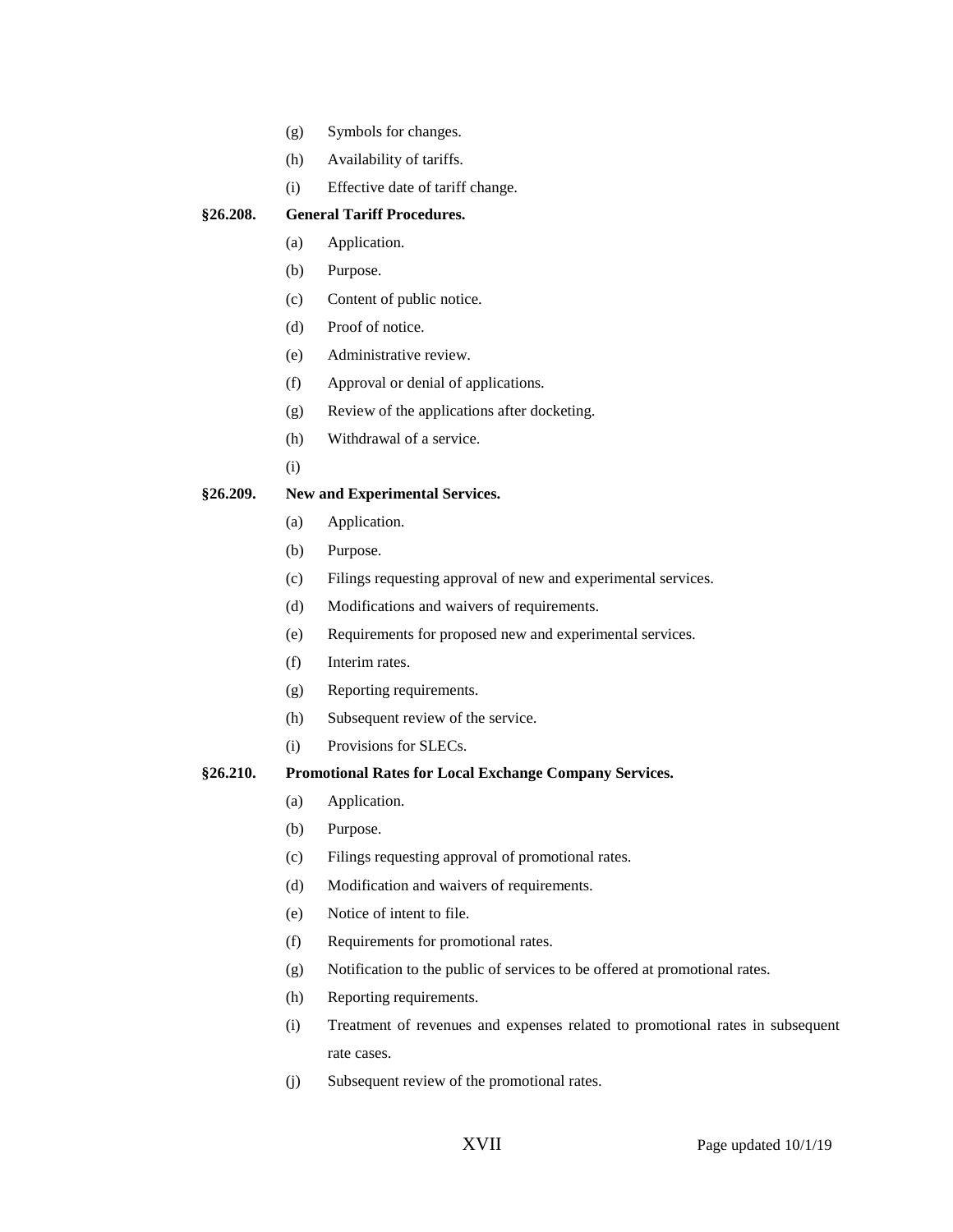(k) Provisions for SLECs.

#### **§26.211. Rate-Setting Flexibility for Services Subject to Significant Competitive Challenges.**

- (a) Application.
- (b) Purpose.
- (c) Pricing flexibility.
- (d) Customer-specific contracts.
- (e) Subsequent review.
- (f) Severability.

## **§26.214. Long Run Incremental Cost (LRIC) Methodology for Services provided by Certain Incumbent Local Exchange Companies (ILECs).**

- (a) Application.
- (b) Purpose.
- (c) LRIC studies.
- (d) Procedures for review of LRIC studies filed under subsection (c) of this section.

#### **§26.215. Long Run Incremental Cost Methodology for Dominant Certificated Telecommunications Utility (DCTU) Services.**

- (a) Application.
- (b) Purpose.
- (c) Definitions.
- (d) General Principles.
- (e) Identification of basic network functions.
- (f) LRIC studies for individual BNFs.
- (g) LRIC studies for tariffed services.
- (h) Identification of BNFs and groups of services that share significant common costs and calculation of such common costs.
- (i) LRIC studies for groups of tariffed services that share significant common costs.
- (j) Requirements for subsequent filings of LRIC studies.
- (k) Review process for LRIC studies.
- (l) Notice requirements.

#### **§26.216. Educational Percentage Discount Rates (E-Rates).**

- (a) Purpose.
- (b) Provisions governing intrastate E-Rates.
- **§26.217. Administration of Extended Area Service (EAS) Requests.**
	- (a) Purpose.
	- (b) Extended Area Service.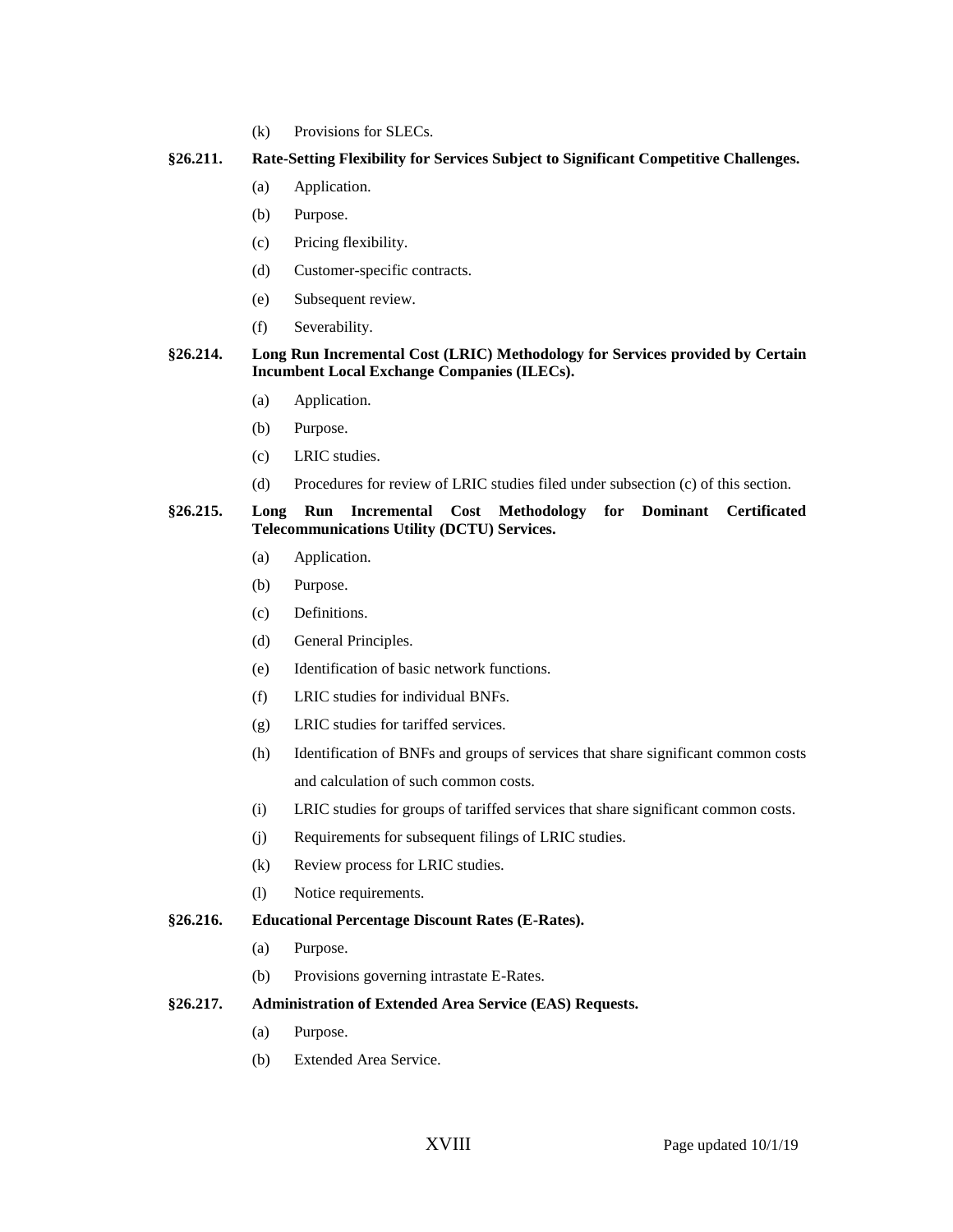#### **§26.219. Administration of Expanded Local Calling Service Requests.**

- (a) Purpose.
- (b) Definitions.
- (c) ELCS requests, notice and intervention.
- (d) Initial review of a request for ELCS.
- (e) Exemptions.
- (f) Balloting.
- (g) Calculation of ELCS Fees.
- (h) Docketing.
- (i) Final approval.

**§26.221. Applications to Establish or Increase Expanded Local Calling Service Surcharges.**

- (a) Purpose.
- (b) Definitions.
- (c) General Principles.
- (d) Confidentiality.
- (e) Filing an application.
- (f) Administrative response to an application.
- (g) Calculation of initial ELCS surcharges.
- (h) Adjustments to ELCS surcharges.
- (i) Duration.

## **§26.223. Prohibition of Excessive COA/SPCOA Usage Sensitive Intrastate Switched Access Rates.**

- (a) Purpose.
- (b) Applicability.
- (c) Requirements for COA/SPCOA usage sensitive intrastate switched access rates.
- (d) Governance of Switched Access Rates under PURA Chapter 65.
- (e) Statewide average composite rates.
- (f) Approval of higher rates.
- (g) Requirement for CCN holders compliance submissions.
- (h) Requirements of COA/SPCOA holders compliance submissions.

## **§26.224. Requirements Applicable to Basic Network Services for Chapter 58 Electing Companies.**

- (a) Application.
- (b) Purpose.
- (c) Basic network services.
- (d) Requirement for changes to terms of a tariff offering.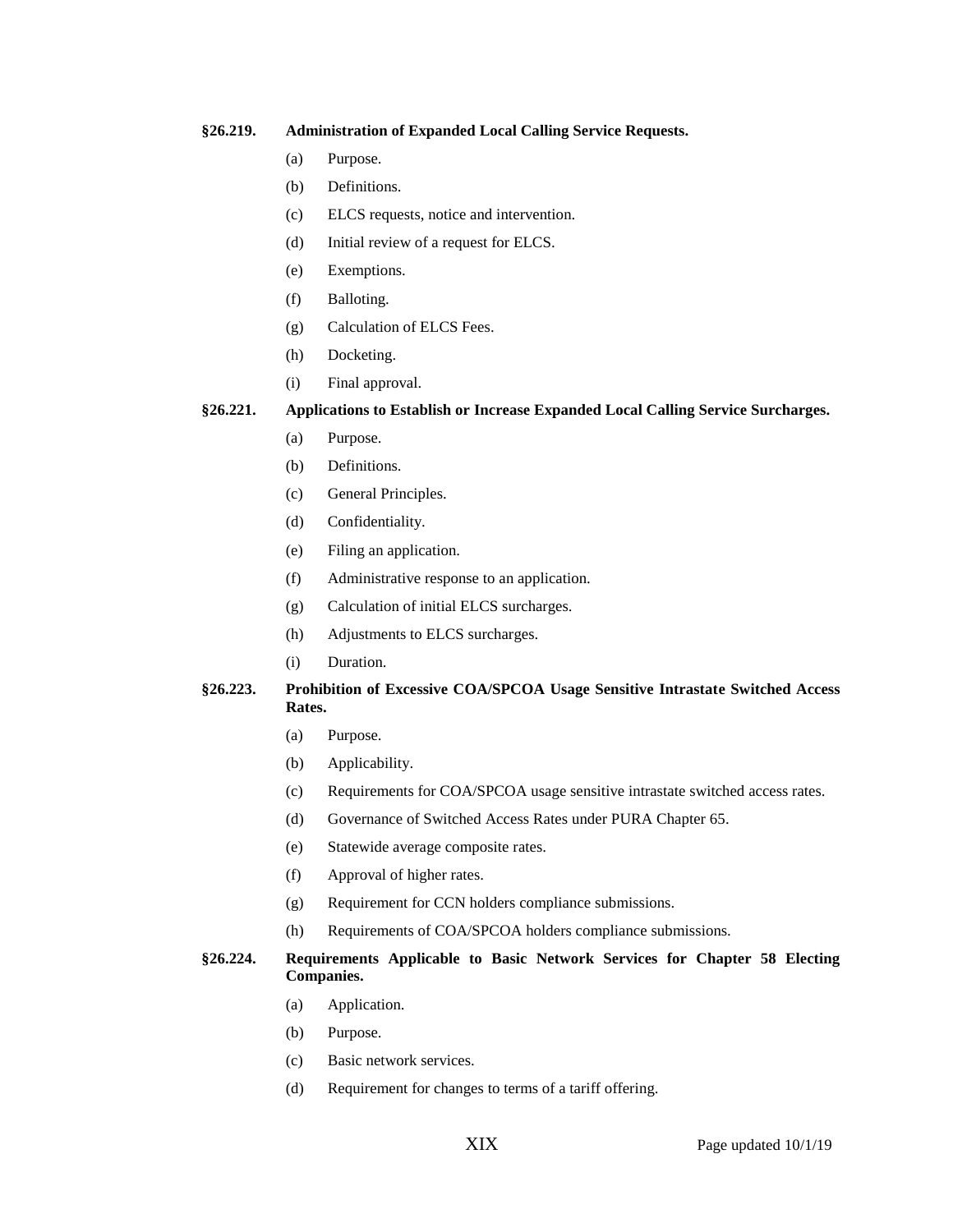- (e) Establishment of a long run incremental cost floor.
- (f) Rate increase prior to rate cap expiration.
- (g) Procedure for a rate increase prior to rate cap expiration.
- (h) Rate increase after rate cap expiration
- (i) Rate decrease.
- (j) Proprietary or confidential information.
- (k) Additional notice requirement for an electing company serving more than five million access lines.
- (l) Semi-annual notice for rates or terms of service.

**§26.225. Requirements Applicable to Nonbasic Services for Chapter 58 Electing Companies.**

- (a) Application.
- (b) Purpose.
- (c) Nonbasic services.
- (d) Substantive requirements.
- (e) New service.

## **§26.226. Requirements Applicable to Pricing Flexibility for Chapter 58 Electing Companies.**

- (a) Application.
- (b) Purpose.
- (c) Pricing flexibility.
- (d) Pricing standards.
- (e) Requirements for customer-specific contracts.

**§26.227. Procedures Applicable to Nonbasic Services and Pricing Flexibility for Basic and Nonbasic Services for Chapter 58 Electing Companies.**

- (a) Application.
- (b) Purpose.
- (c) Informational notice filing and notice requirements related to pricing flexibility and nonbasic services, including new services.
- (d) Disputes as to sufficiency or appropriateness of informational notice filing.
- (e) Complaints regarding service offerings introduced by informational notice filings.
- (f) Interim relief.
- (g)
- (h)

## **§26.228. Requirements Applicable to Chapter 52 Companies.**

- (a) Application.
- (b) Purpose.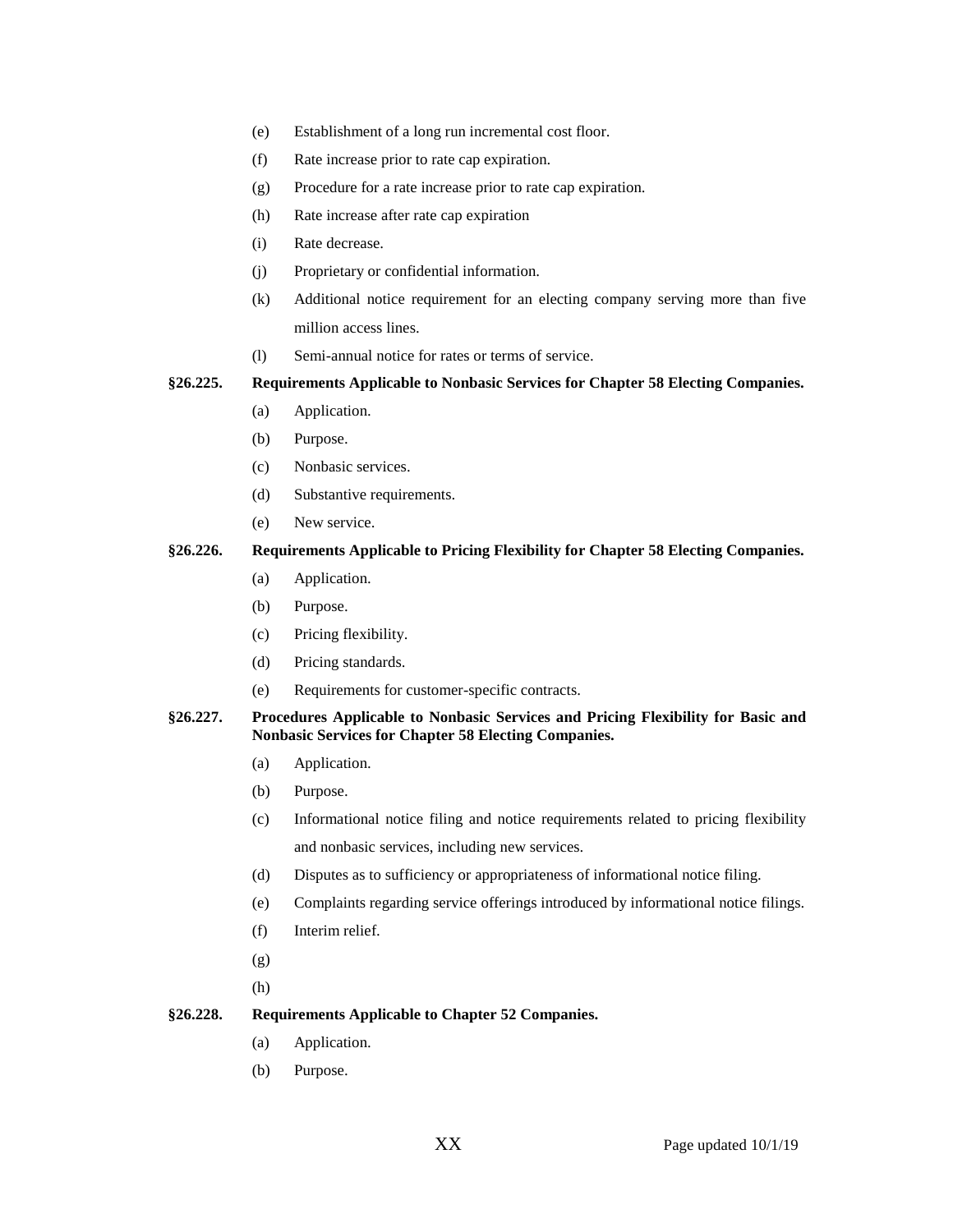- (c) New services.
- (d) Pricing and packaging flexibility.
- (e) Customer promotional offerings.
- (f) Requirements for customer specific contracts.
- (g) Procedures related to the filing of informational notices and associated tariffs.

#### **§26.229. Requirements Applicable to Chapter 59 Electing Companies.**

- (a) Application.
- (b) Purpose.
- (c) New services.
- (d) Pricing and packaging flexibility.
- (e) Customer promotional offerings.
- (f) Requirements for customer specific contracts.
- (g) Procedures related to the filing of informational notices and associated tariffs.
- (h)
- (i)

## **§26.230. Requirements Applicable to Chapter 65 One-day Informational Notice Filings.**

- (a) Application.
- (b) Purpose.
- (c) Pricing standards.
- (d) Procedures related to the filing of one-day informational notices and associated tariffs.
- (e) Notice of deficiencies and disputes as to sufficiency or appropriateness of oneday informational notice filings.
- (f) Complaints.
- (g)
- (h)
- (i)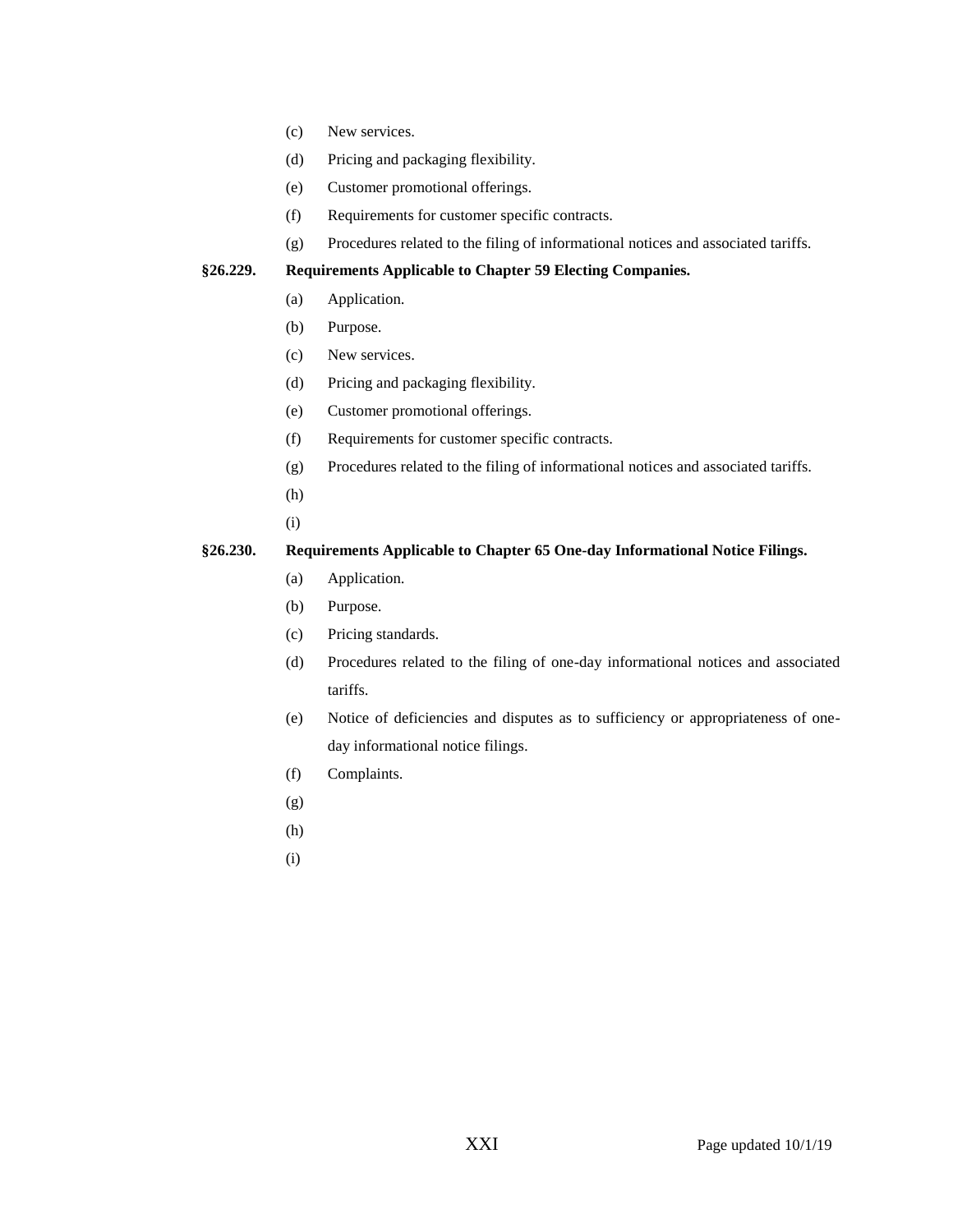# **SUBCHAPTER L. WHOLESALE MARKET PROVISIONS.**

## **§26.271. Expanded Interconnection.**

- (a) Applicability.
- (b) Expanded interconnection for special access and private line services.
- (c) Expanded interconnection for switched transport services.
- (d) Waivers.
- (e) Voluntary agreements.
- (f) Bona fide requests.
- (g) Utilization of collocation space.
- (h) Utilization of facilities.
- (i) Reciprocal expanded interconnection.

#### **§26.272. Interconnection.**

- (a) Purpose.
- (b) Definition.
- (c) Application and Exceptions.
- (d) Principles of interconnection.
- (e) Minimum interconnection arrangements.
- (f) Negotiations.
- (g) Compulsory arbitration process.
- (h) Filing of rates, terms, and conditions.
- (i) Customer safeguards.

#### **§26.274. Imputation.**

- (a) Application.
- (b) Purpose.
- (c) Definition.
- (d) Services for which imputation is required.
- (e) Rates to which imputation is not required.
- (f) Imputation on a service-by-service basis.
- (g) Imputation methodology.
- (h) Imputation study for a new service or a revised rate.
- (i) Timing of imputation studies.
- (j) Confidentiality of data.
- (k) Waiver provisions.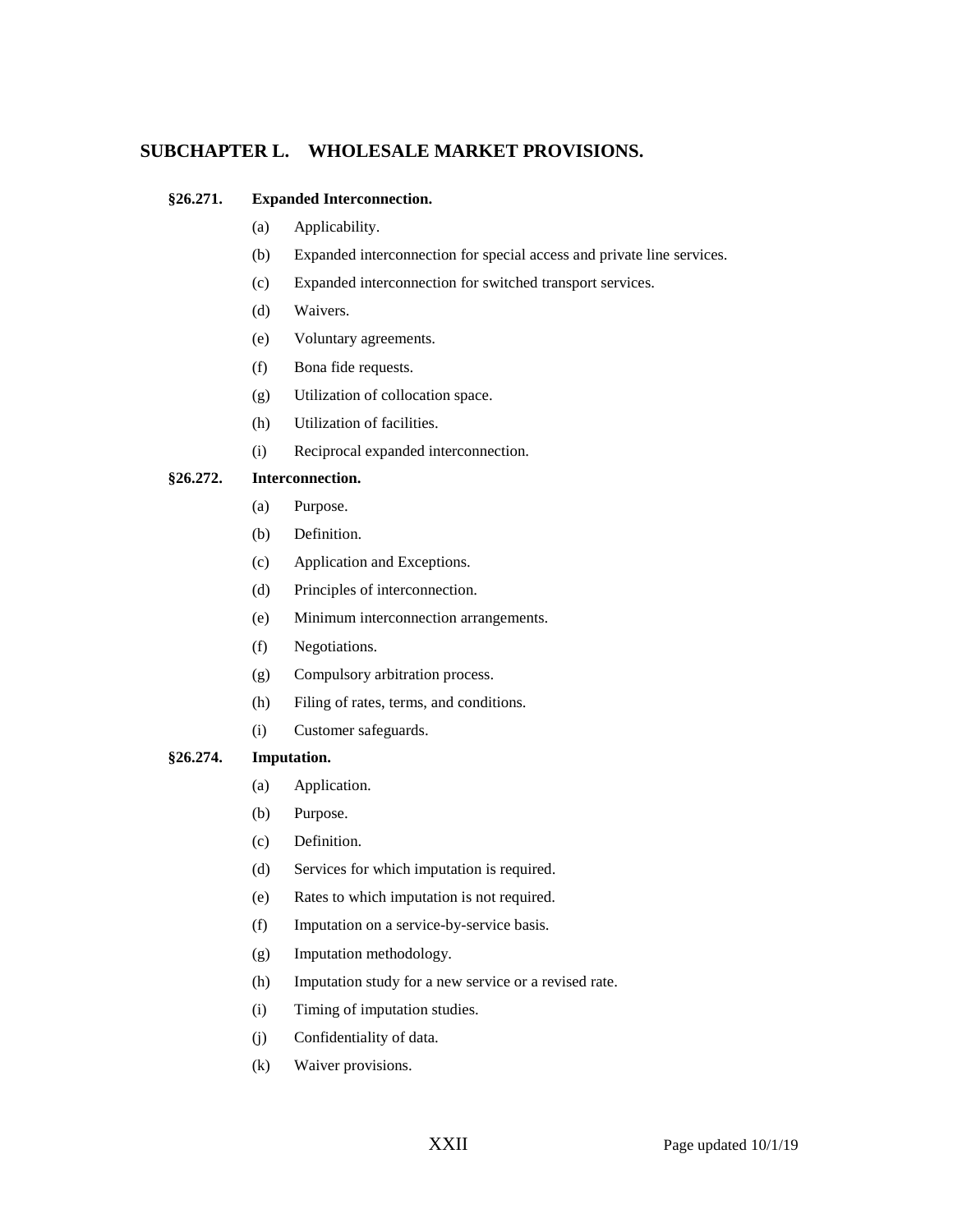## **§26.276. Unbundling.**

- (a) Purpose.
- (b) Application.
- (c) Unbundling requirements.
- (d) Costing and pricing of services in compliance with this section.
- (e) Basket assignment.
- (f) Filing requirements.
- (g) Requirements for notice and contents of application in compliance with this section.
- (h) Commission processing of application.
- (i) Commission processing of waivers.

# **§26.283. Infrastructure Sharing.**

- (a) Definitions.
- (b) Requirement to share.
- (c) Procedure to request sharing.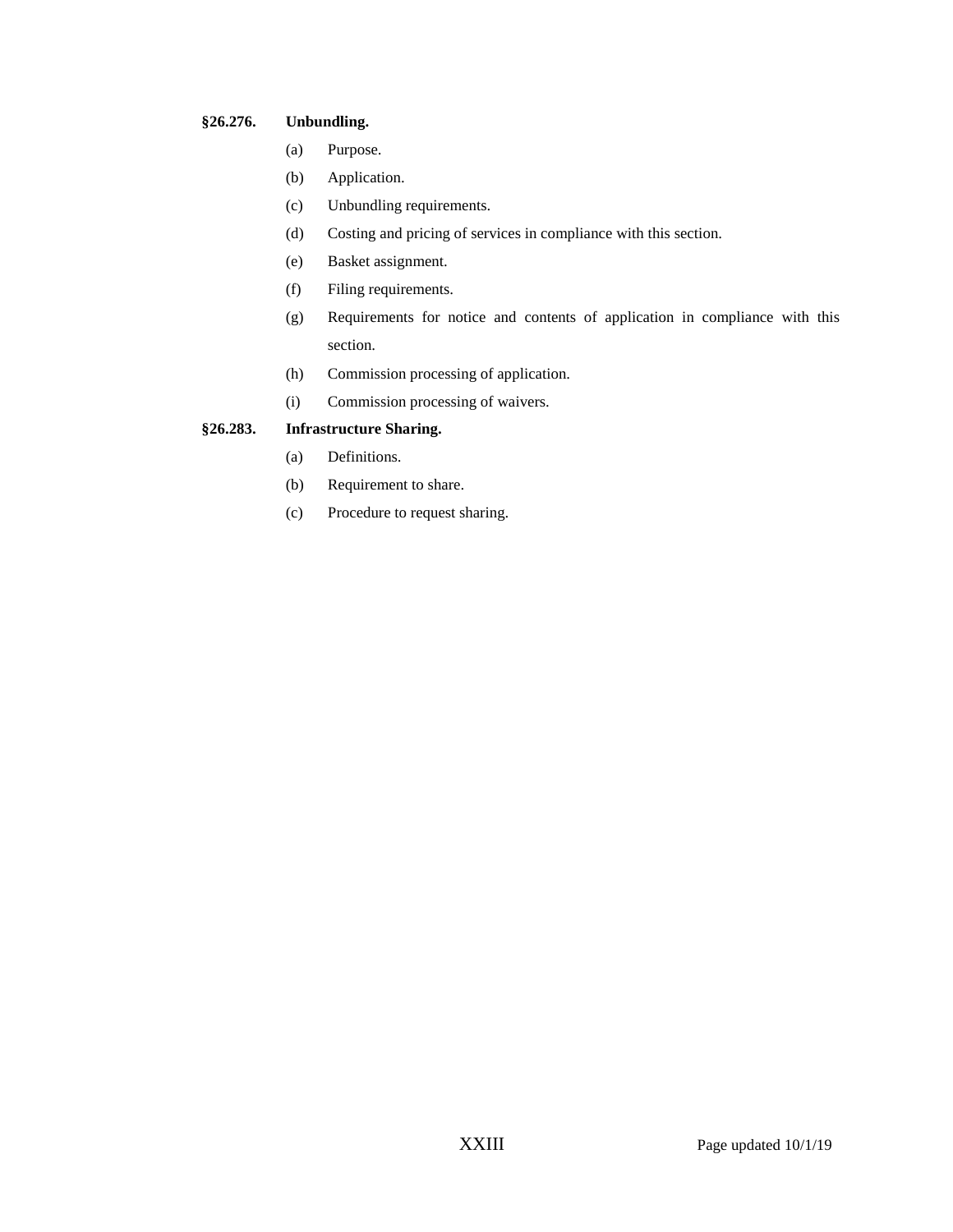# **SUBCHAPTER M. OPERATOR SERVICES.**

| §26.311. |                                                                              | <b>Information Relating to Operator Services.</b> |  |  |  |
|----------|------------------------------------------------------------------------------|---------------------------------------------------|--|--|--|
|          | (a)                                                                          | Purpose.                                          |  |  |  |
|          | (b)                                                                          | Application                                       |  |  |  |
|          | (c)                                                                          | Definition.                                       |  |  |  |
|          | (d)                                                                          | Complaints relating to operator services.         |  |  |  |
|          | (e)                                                                          | Enforcement.                                      |  |  |  |
| §26.313. | <b>General Requirements Relating to Operator Services.</b>                   |                                                   |  |  |  |
|          | (a)                                                                          | Application                                       |  |  |  |
|          | (b)                                                                          | Requirements to provide operator service.         |  |  |  |
|          | (c)                                                                          | Requirements before call is completed.            |  |  |  |
|          | (d)                                                                          | Requirements for uncompleted call.                |  |  |  |
|          | (e)                                                                          | Requirement to provide access to a live operator. |  |  |  |
|          | (f)                                                                          | Call splashing.                                   |  |  |  |
|          | (g)                                                                          | Other requirements.                               |  |  |  |
| §26.315. | Requirements for Dominant Certificated Telecommunications Utilities (DCTUs). |                                                   |  |  |  |
|          | (a)                                                                          | Validation information.                           |  |  |  |
|          | (b)                                                                          | Billing and collection services.                  |  |  |  |
|          | (c)                                                                          | Validation requirements.                          |  |  |  |
|          | (d)                                                                          | Request to access another carrier.                |  |  |  |
| §26.317. | Information to be Provided at the Telephone Set.                             |                                                   |  |  |  |
|          | (a)                                                                          |                                                   |  |  |  |
|          | (b)                                                                          |                                                   |  |  |  |
|          | (c)                                                                          |                                                   |  |  |  |
|          | (d)                                                                          |                                                   |  |  |  |
|          | (e)                                                                          |                                                   |  |  |  |
| §26.319. | Access to the Operator of a Local Exchange Company (LEC).                    |                                                   |  |  |  |
|          | (a)                                                                          |                                                   |  |  |  |
|          | (b)                                                                          |                                                   |  |  |  |
| §26.321. | 9-1-1 calls, "0-" calls, and End User Choice.                                |                                                   |  |  |  |
|          | (a)                                                                          |                                                   |  |  |  |
|          | (b)                                                                          |                                                   |  |  |  |

(c)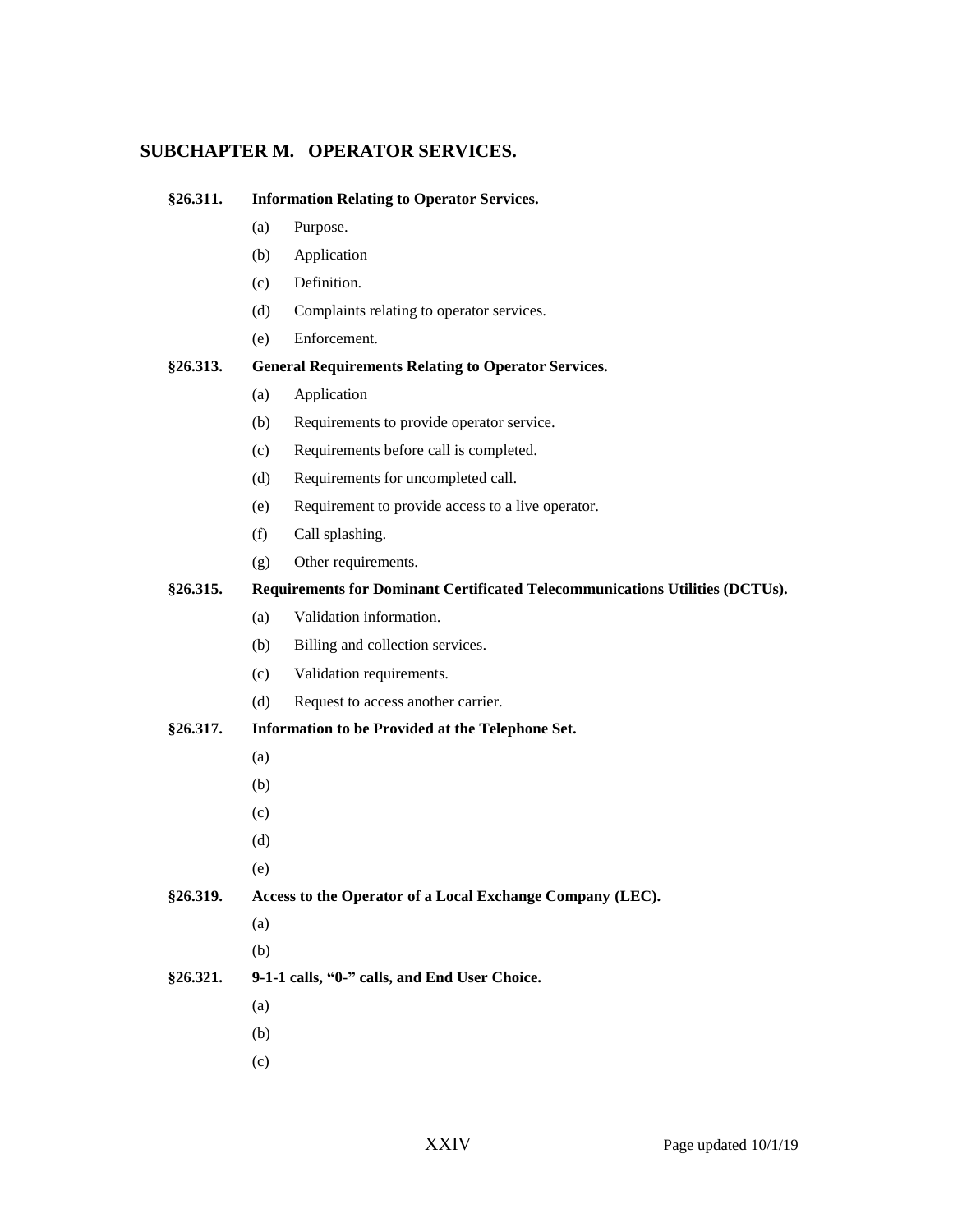- (d)
- (e)
- (f)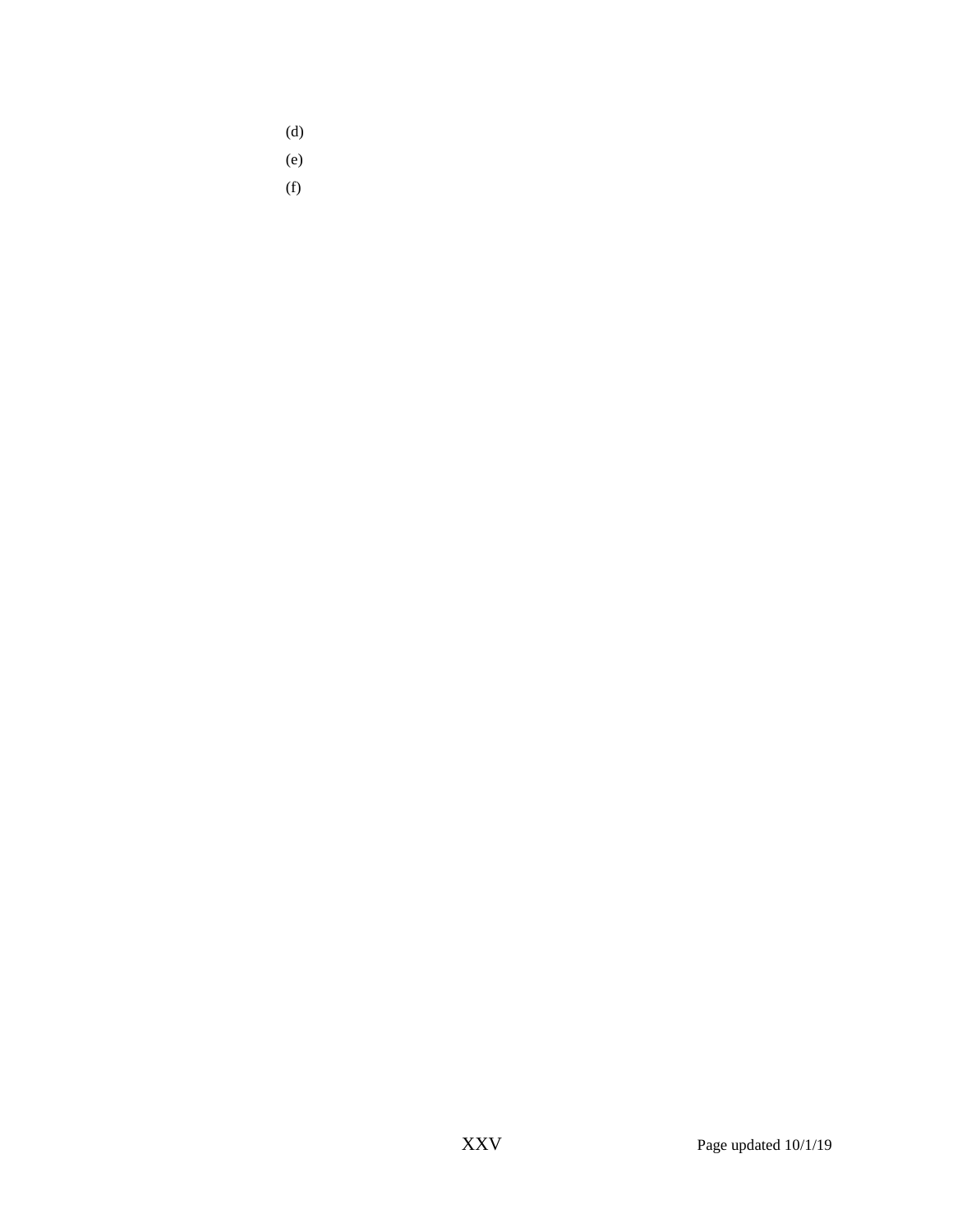# **SUBCHAPTER N. PAY TELEPHONE SERVICE.**

**§26.341. General Information Relating to Pay Telephone Service (PTS).**

- (a) Definition.
- (b) Registration.
- (c) Violation of regulations.
- (d) Enforcement.

#### **§26.342. Pay Telephone Service Tariff Provisions.**

- (a) Application
- (b) Available upon request.
- (c) Special assembly tariffs.
- (d) Enforcement of tariff requirements.

## **§26.343. Responsibilities for Pay Telephone Service (PTS) of Certificated Telecommunications Utilities (CTUs) Holding Certificates of Convenience and Necessity (CCNs).**

- (a)
- (b)
- (c)
- (d)
- (e)
- (f)
- (g)

## **§26.344. Pay Telephone Service Requirements.**

- (a) Requirements before call is completed.
- (b) E911 or 911 calls, and "0-" calls.
- (c) Access.
- (d) Other.
- (e) Applications for waivers of the requirement for access.

## **§26.345. Posting Requirements for Pay Telephone Service Providers.**

- (a)
- (b)
- (c)
- (d)
- (e)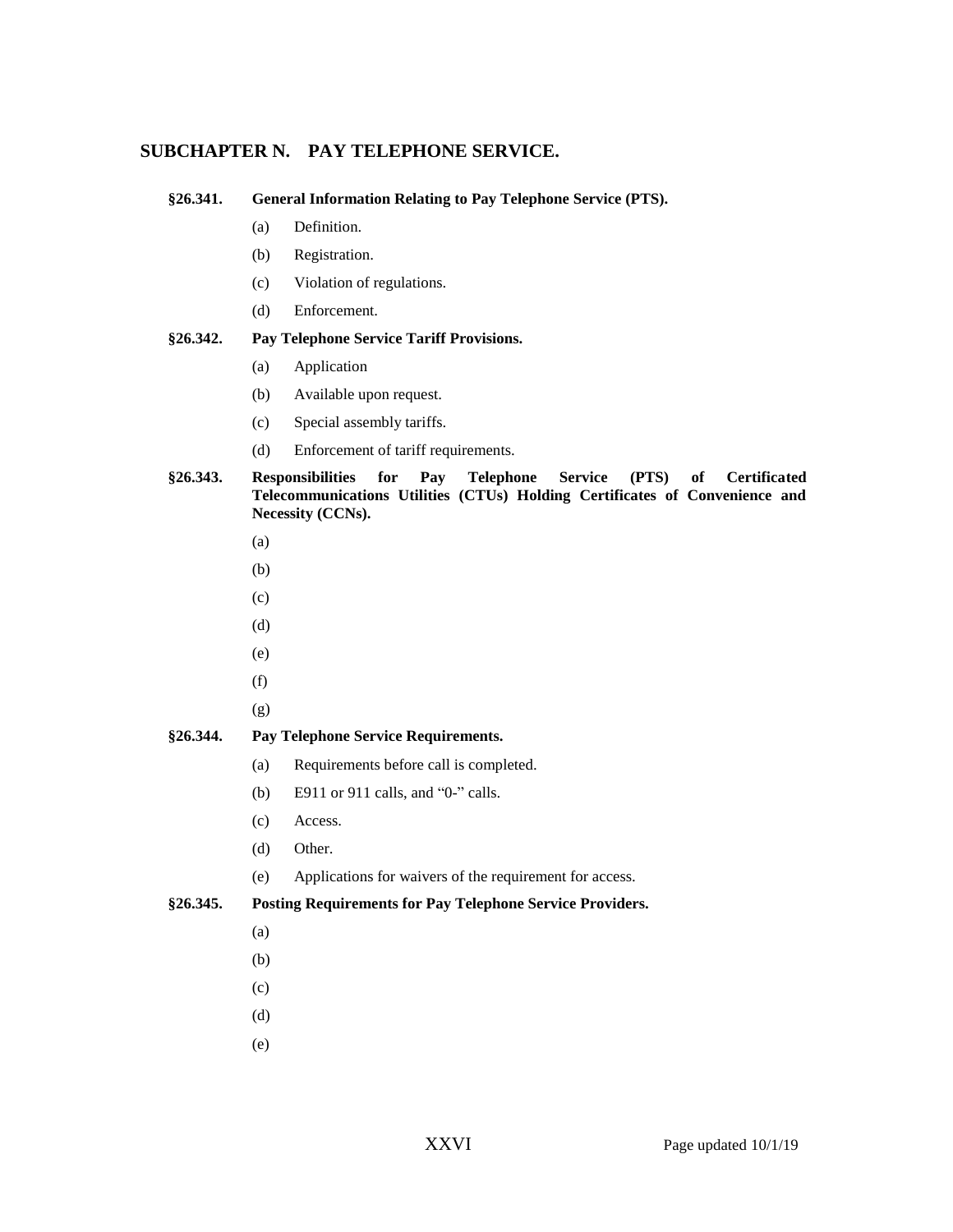(f) Applications for modification of information to be provided at the pay telephone set.

# **§26.346. Rates and Charges for Pay Telephone Service.**

- (a) Rate structure.
- (b) Charges.

# **§26.347. Fraud Protection for Pay Telephone Service.**

- (a)
- (b)
- (c)
- (d)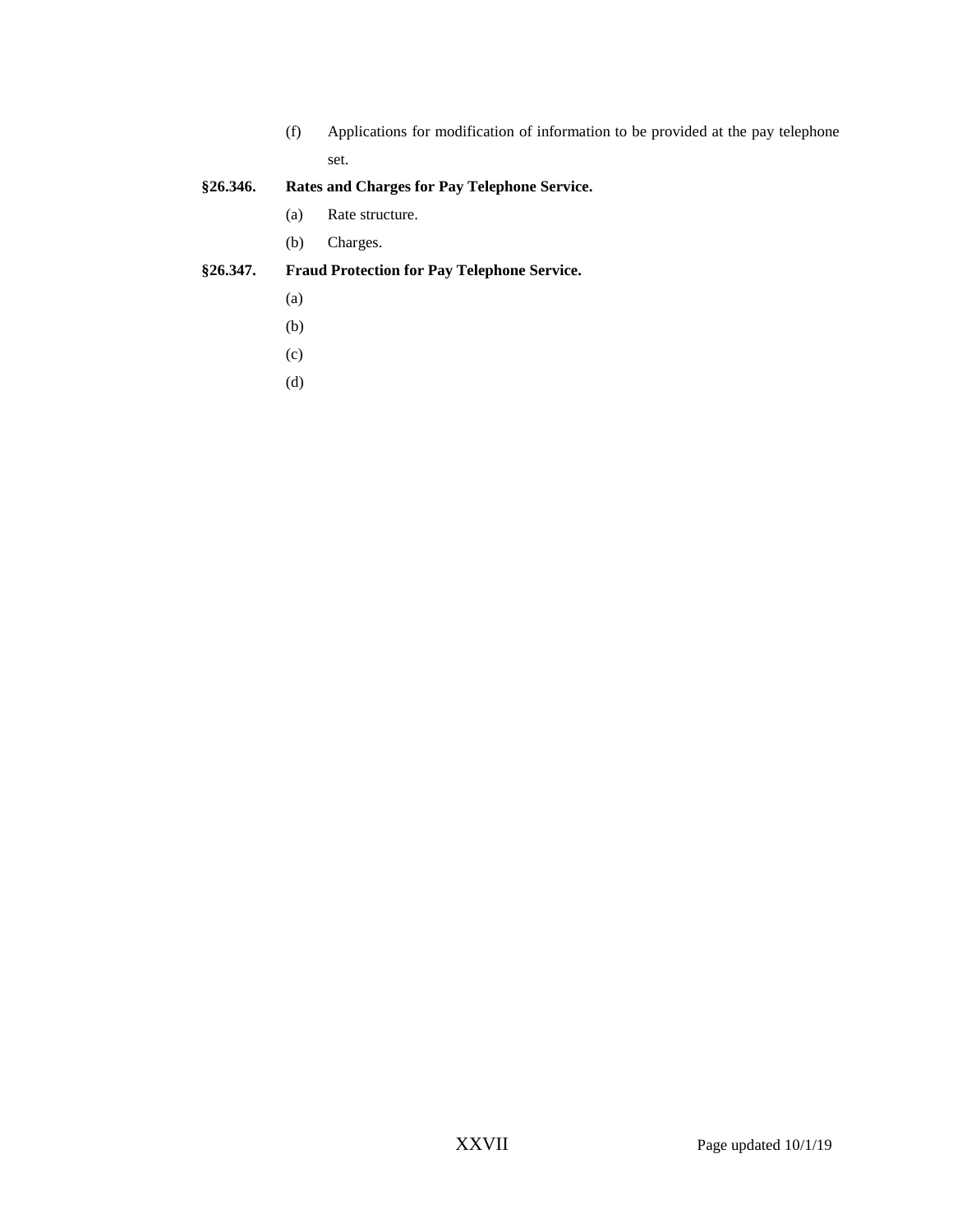# **SUBCHAPTER O. NUMBERING.**

#### **§26.375. Reclamation of Codes and Thousand-Blocks and Petitions for Extension of Code and Thousands-Block Activation.**

- (a) Purpose.
- (b) Application.
- (c) Definitions.
- (d) Reclamation.
- (e) Reclamation list and thousands-block reclamation list.
- (f) Petition for extension.
- (g) Code holder reporting responsibilities.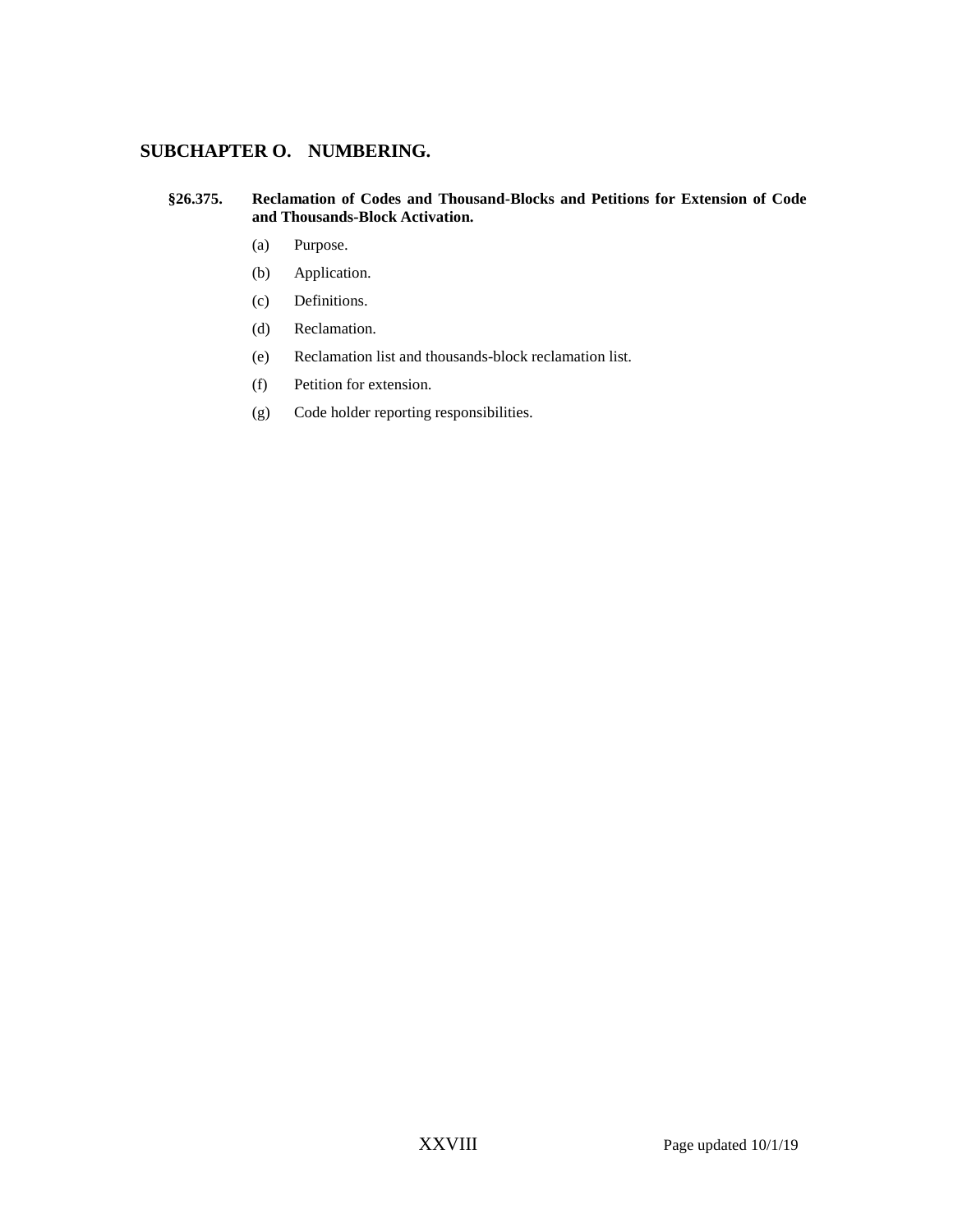## **SUBCHAPTER P. TEXAS UNIVERSAL SERVICE FUND.**

#### **§26.401. Texas Universal Service Fund (TUSF).**

- (a) Purpose.
- (b) Programs included in the TUSF.
- (c) Support available to deregulated markets.

## **§26.402. Transparency and Accountability in the Administration of the Texas Universal Service Fund.**

- (a) Purpose.
- (b) Application.
- (c) Reports required for a price cap carrier designated as an ETP and as an ETC that receives federal USF high cost support.
- (d) Reports required for a rate of return carrier, competitive local exchange carrier (CLEC), or wireless carrier designated as an ETP and as an ETC that receives federal USF high cost support.
- (e) Reports made public by the commission.

#### **§26.403. Texas High Cost Universal Service Plan (THCUSP).**

- (a) Purpose.
- (b) Application.
- (c) Definitions.
- (d) Service to be supported by the THCUSP.
- (e) Criteria for determining amount of support under THCUSP.
- (f) Support Reduction.
- (g) Reporting requirements.

**§26.404. Small and Rural Incumbent Local Exchange Company (ILEC) Universal Service Plan.**

- (a) Purpose.
- (b) Application.
- (c) Definitions.
- (d) Service to be supported by the Small and Rural ILEC Universal Service Plan.
- (e) Criteria for determining amount of support under Small and Rural ILEC Universal Service Plan.
- (f) Small and Rural ILEC Universal Service Plan support payments to ETPs.
- (g) Support Reduction.
- (h) Reporting requirements.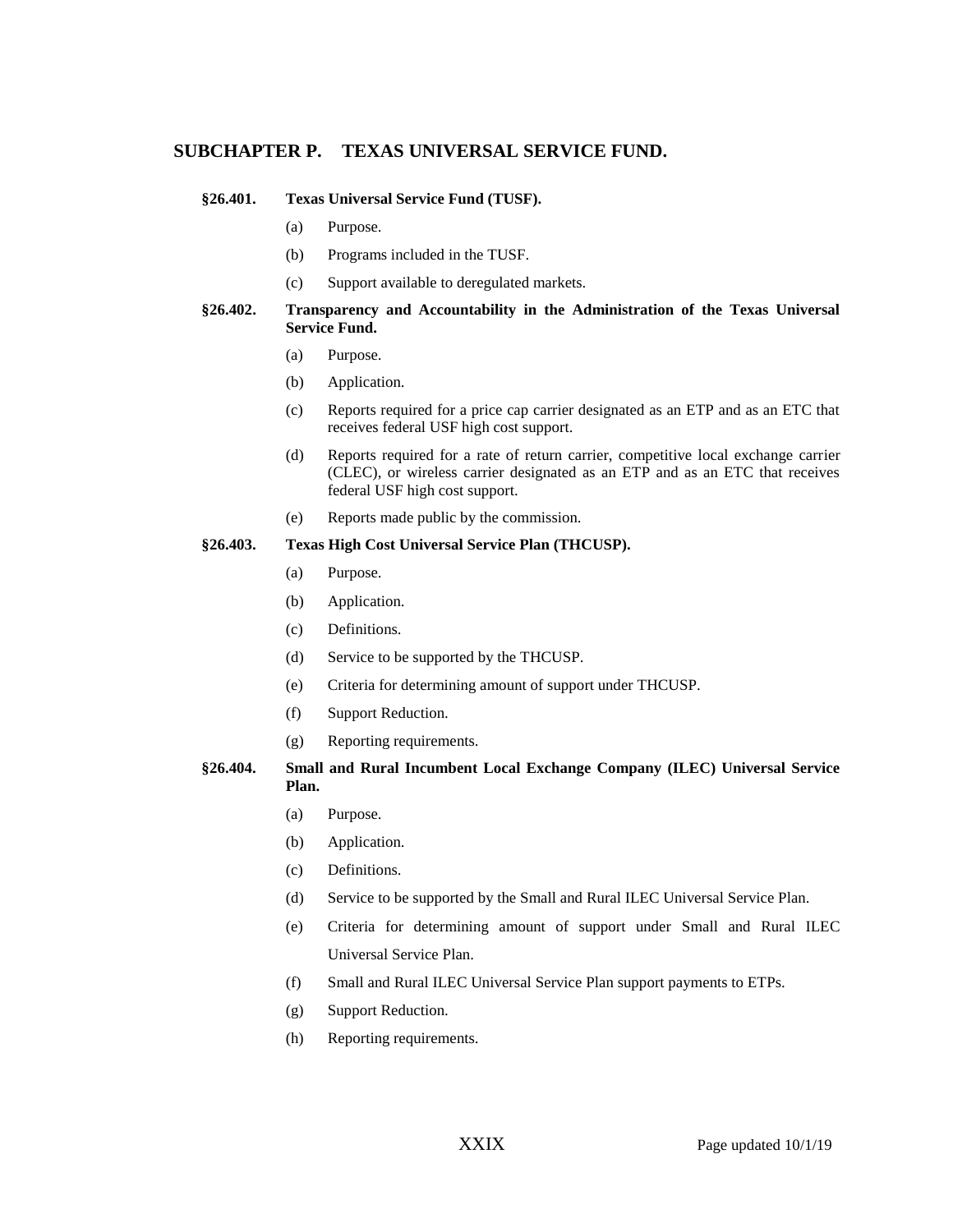#### **§26.405. Financial Need for Continued Support.**

- (a) Purpose.
- (b) Application.
- (c) Definitions.
- (d) Determination of financial need.
- (e) Criteria for determining amount of continued support.
- (f) Proceeding to Determine Financial Need and Amount of Support.
- (g) De-averaging of the support received by ILEC ETPs from SRILEC USP.
- (h) Reporting requirements.
- (i) Additional Financial Assistance.
- (j) Service to be supported.

## **§26.406. Implementation of the Public Utility Regulatory Act §56.025.**

- (a) Purpose.
- (b) Applicability.
- (c) Requirements of the ILEC.
- (d) Commission processing of the application.
- (e) Reporting requirements.

## **§26.407. Small and Rural Incumbent Local Exchange Company Universal Service Plan Support Adjustments.**

- (a) Purpose.
- (b) Application.
- (c) Definitions.
- (d) Notification to the commission that a small ILEC seeks to participate in this section.
- (e) Annual report of a requesting small ILEC.
- (f) Commission staff's review of annual reports.
- (g) Treatment of small ILECs based on rate of return categories.
- (h) Contested case procedures.
- (i) Confidentiality of information.
- (j) Commission adjustment of the small ILEC's revenue requirement and Small and Rural Incumbent Local Exchange Company Universal Service Plan support.
- (k) Miscellaneous items.
- (l) Treatment of federal income tax expense.

#### **§26.408. Additional Financial Assistance (AFA).**

(a) Purpose.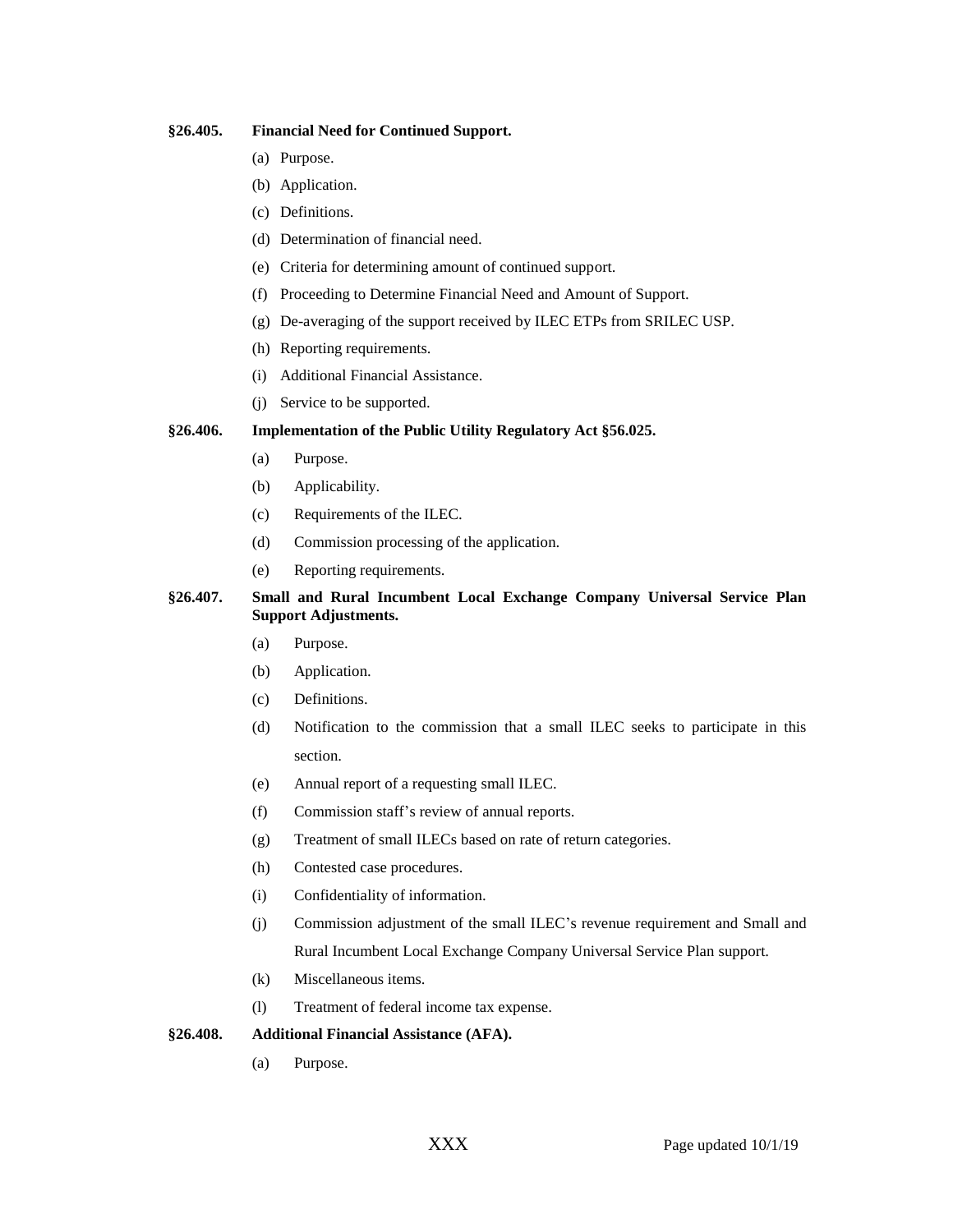- (b) Application.
- (c) Establishment of AFA need.
- (d) Reporting requirements.

**§26.409. Review of Texas Universal Service Fund Received by Competitive Eligible Telecommunications Providers.**

- (a) Purpose.
- (b) Application.
- (c) Commission review.
- (d) Identification of exchanges for review.
- (e) Initiation of proceeding.
- (f) Competitive ETP's response to commission staff's application.
- (g) Commission staff's recommendation.
- (h) Competitive ETP's response to commission staff's recommendation.
- (i) Commission determination.
- (j) Further review.

## **§26.410. Universal Service Fund Reimbursement for Certain IntraLATA Service.**

- (a) Purpose.
- (b) Applicability.
- (c) Reimbursement.
- (d) Reporting requirements.

## **§26.412. Lifeline Service Program.**

- (a) Scope and Purpose.
- (b) Applicability.
- (c) Definitions.
- (d) Customer Eligibility Requirements.
- (e) Lifeline Service Program.
- (f) Lifeline support and recovery of support amounts.
- (g) Obligations of the customer and the Lifeline provider.

## **§26.413. Link Up for Tribal Lands.**

- (a) Scope and Purpose.
- (b) Applicability.
- (c) Definitions.
- (d) Link Up for Tribal Lands.
- (e) Obligations of the customer.
- (f) Obligations of the participating telecommunications carrier.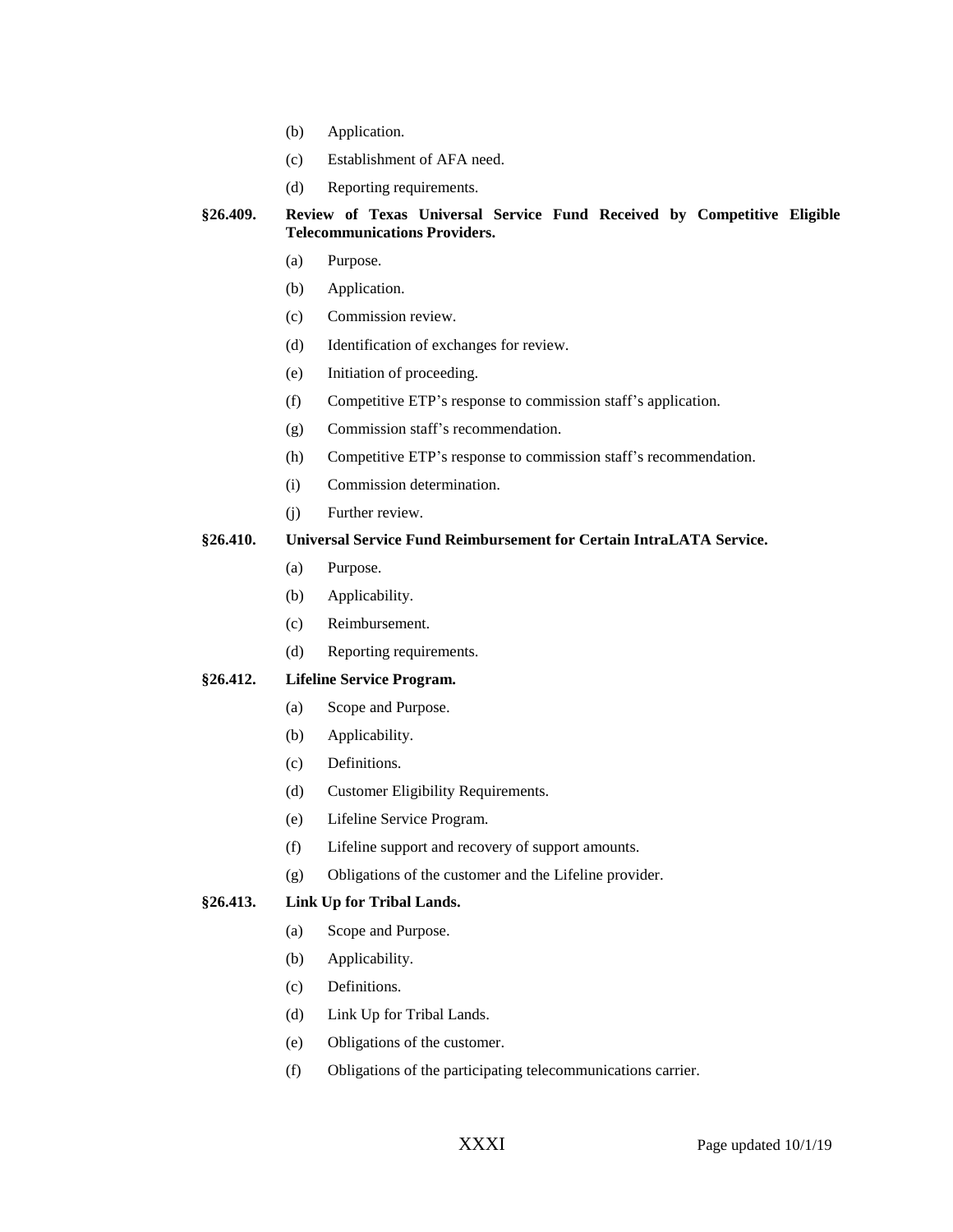# **§26.414. Telecommunications Relay Service (TRS).**

- (a) Purpose.
- (b) Provision of TRS.
- (c) Contract for the TRS carrier.
- (d) Special features for TRS.
- (e) Advisory Committee.

## **§26.415. Specialized Telecommunications Assistance Program (STAP).**

- (a) Purpose.
- (b) Program responsibilities.
- (c) Program administration.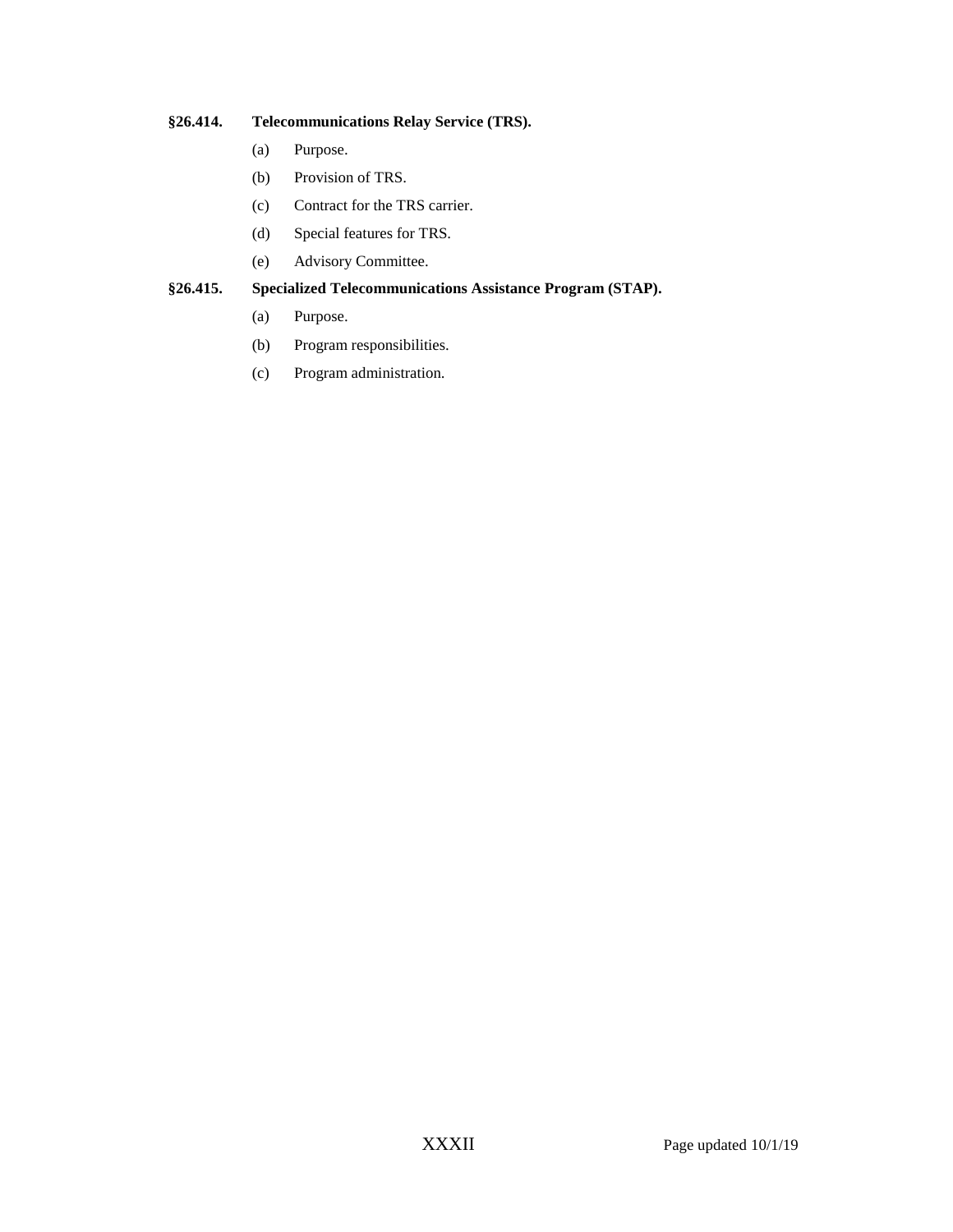#### **§26.417. Designation as Eligible Telecommunications Providers to Receive Texas Universal Service Funds (TUSF).**

- (a) Purpose.
- (b) Requirements for establishing ETP service areas.
- (c) Criteria for designation of ETPs.
- (d) Designation of more than one ETP.
- (e) Proceedings to designate telecommunications providers as ETPs.
- (f) Requirements for application for ETP designation and commission processing of application.
- (g) Relinquishment of ETP designation.
- (h) Auction procedure for replacing the sole ETP in an area.
- (i) Requirements for annual affidavit of compliance to receive TUSF support.

#### **§26.418. Designation of Common Carriers as Eligible Telecommunications Carriers to Receive Federal Universal Service Funds.**

- (a) Purpose.
- (b) Applicability.
- (c) Service areas.
- (d) Criteria for determination of ETCs.
- (e) Criteria for determination of receipt of federal universal service support.
- (f) Designation of more than one ETC.
- (g) Proceedings to designate ETCs.
- (h) Application requirements and commission processing of applications.
- (i) Designation of ETC for unserved areas.
- (j) Relinquishment of ETC designation.
- (k) Rural and non-rural carriers' requirements for annual certification to receive FUSF support.
- (l) Disaggregation of rural carriers' FUSF support.

**§26.419. Telecommunication Resale Providers Designation as Eligible Telecommunications Providers to Receive Texas Universal Service Funds (TUSF) for Lifeline Service.** 

- (a) Scope and Purpose.
- (b) Requirements for establishing ETP service areas.
- (c) Criteria for designation of ETPs.
- (d) Requirements for application for Resale ETP designation and commission processing of application.
- (e) Relinquishment of ETP designation.
- (f) Relinquishment for non-compliance.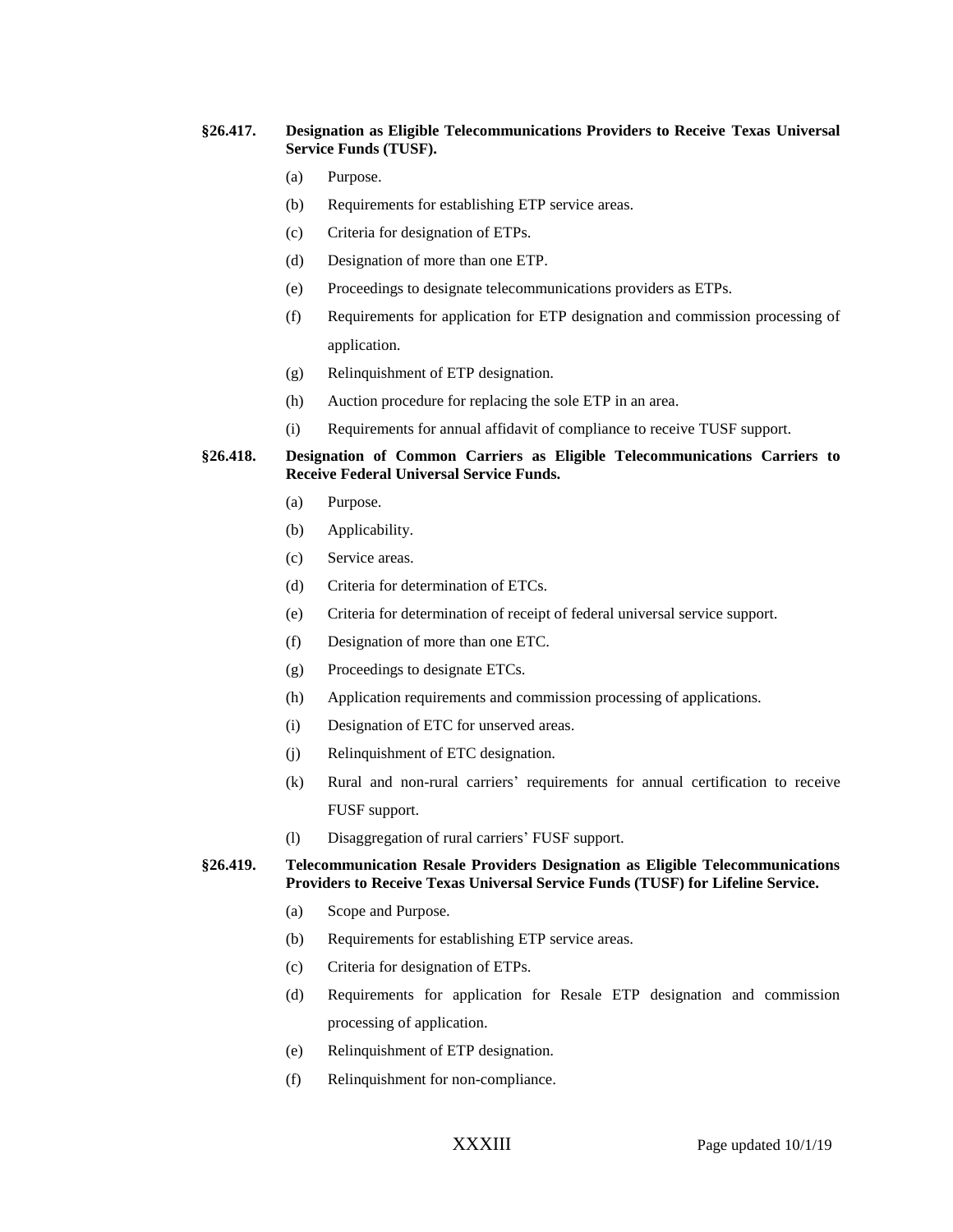(g) Requirements for annual affidavit of compliance to receive TUSF support.

#### **§26.420. Administration of Texas Universal Service Fund (TUSF).**

- (a) Purpose.
- (b) Programs included in the TUSF.
- (c) Responsibilities of the commission.
- (d) TUSF administrator.
- (e) Determination of the amount needed to fund the TUSF.
- (f) Assessments for the TUSF.
- (g) Disbursements from the TUSF to ETPs, ILECs, other entities and agencies.
- (h) True-up.
- (i) Sale or transfer of exchanges.
- (j) Proprietary information.

## **§26.421. Designation of Eligible Telecommunications Providers to Provide Service to Uncertificated Areas.**

- (a) Purpose.
- (b) Definitions.
- (c) Application.
- (d) Petition for service.
- (e) Completeness of petition.
- (f) Responding to notice of completeness.
- (g) Evidentiary hearing.
- (h) Commission decision.
- (i) Commission order.
- (j) Cost recovery.
- (k) Submission of actual costs.
- (l) Cap on TUSF reimbursements.

## **§26.422. Subsequent Petitions for Service in Uncertificated Areas.**

- (a)
- (b)
- (c)
- **§26.423. High Cost Universal Service Plan for Uncertificated Areas where an Eligible Telecommunications Provider (ETP) Volunteers to Provide Basic Local Telecommunications Service.**
	- (a) Purpose.
	- (b) Definitions.
	- (c) Application.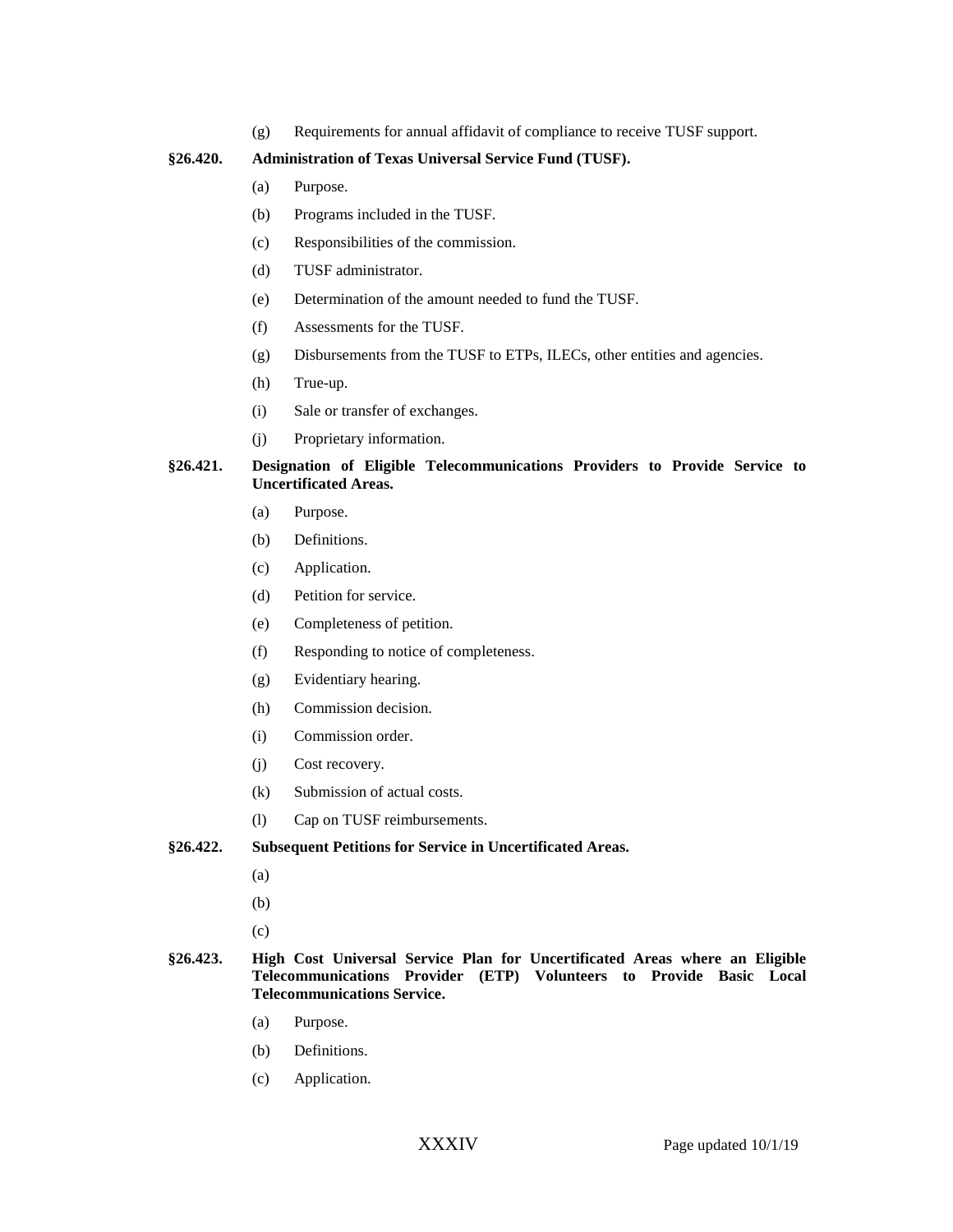- (d) Service to be supported by the High Cost Universal Service Plan for Uncertificated areas where an ETP volunteers to provide basic local telecommunications service.
- (e) Support for uncertificated areas where an ETP volunteers to provide service.
- (f) Reporting requirements.
- (g) Initial support provided pursuant to this section.

#### **§26.424. Audio Newspaper Assistance Program.**

- (a) Purpose.
- (b) Definitions.
- (c) Requirements Audio Newspaper Program (ANP) Provider Must Meet.
- (d) Reporting Requirements.
- (e) Eligibility and Registration.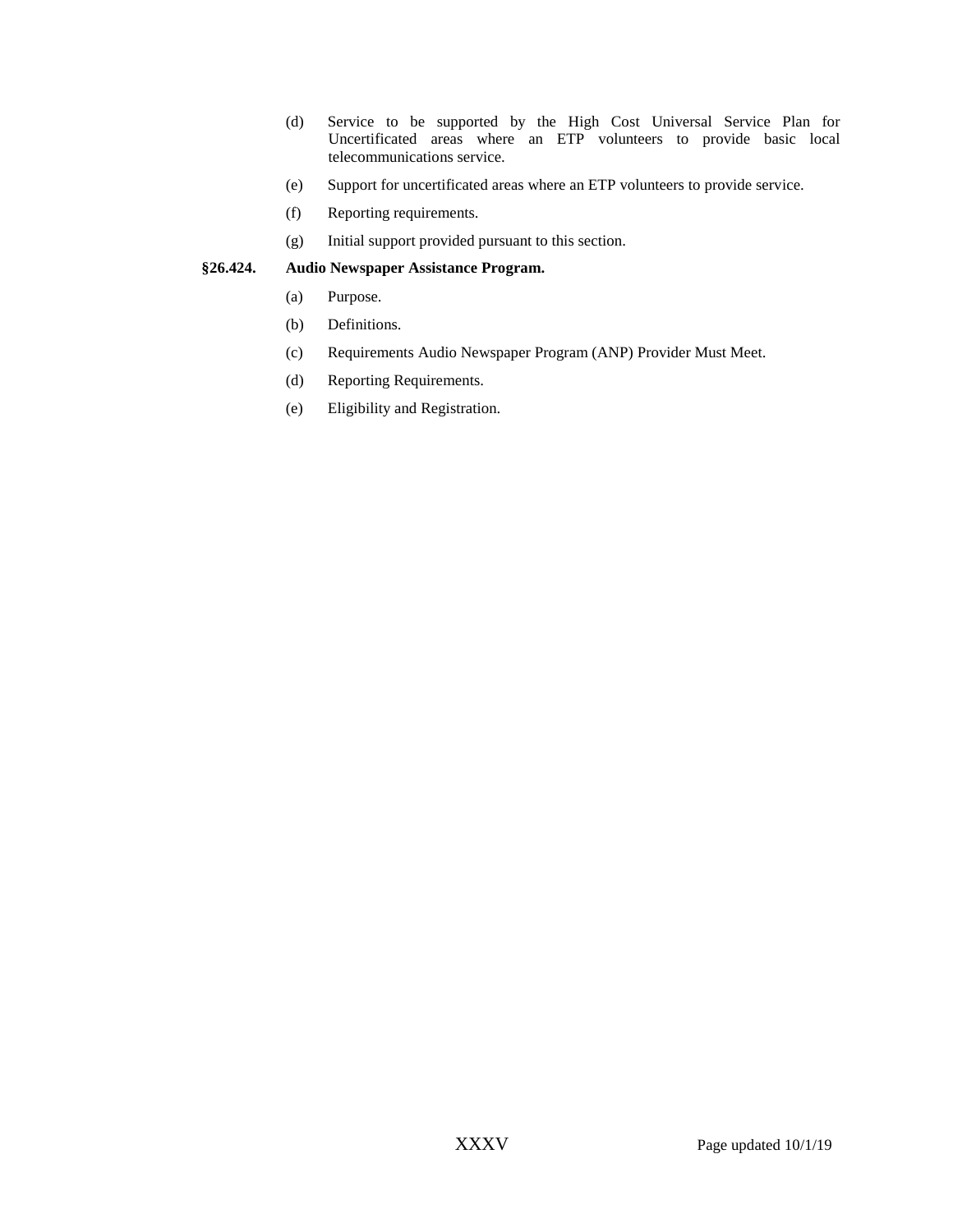# **SUBCHAPTER Q. 9-1-1 ISSUES.**

## **§26.433. Roles and Responsibilities of 9-1-1 Service Providers.**

- (a) Purpose.
- (b) Definitions.
- (c) 9-1-1 service provider certification requirements.
- (d) Requirement to prepare plan and reporting and notification requirements.
- (e) Network interoperability and service quality requirements.
- (f) Database integrity.
- (g) Cost recovery.
- (h) Unbundling.

## **§26.435. Cost Recovery Methods for 9-1-1 Dedicated Transport.**

- (a) Purpose.
- (b) Application.
- (c) Definitions.
- (d) Reimbursable costs.
- (e) Reimbursement prerequisites.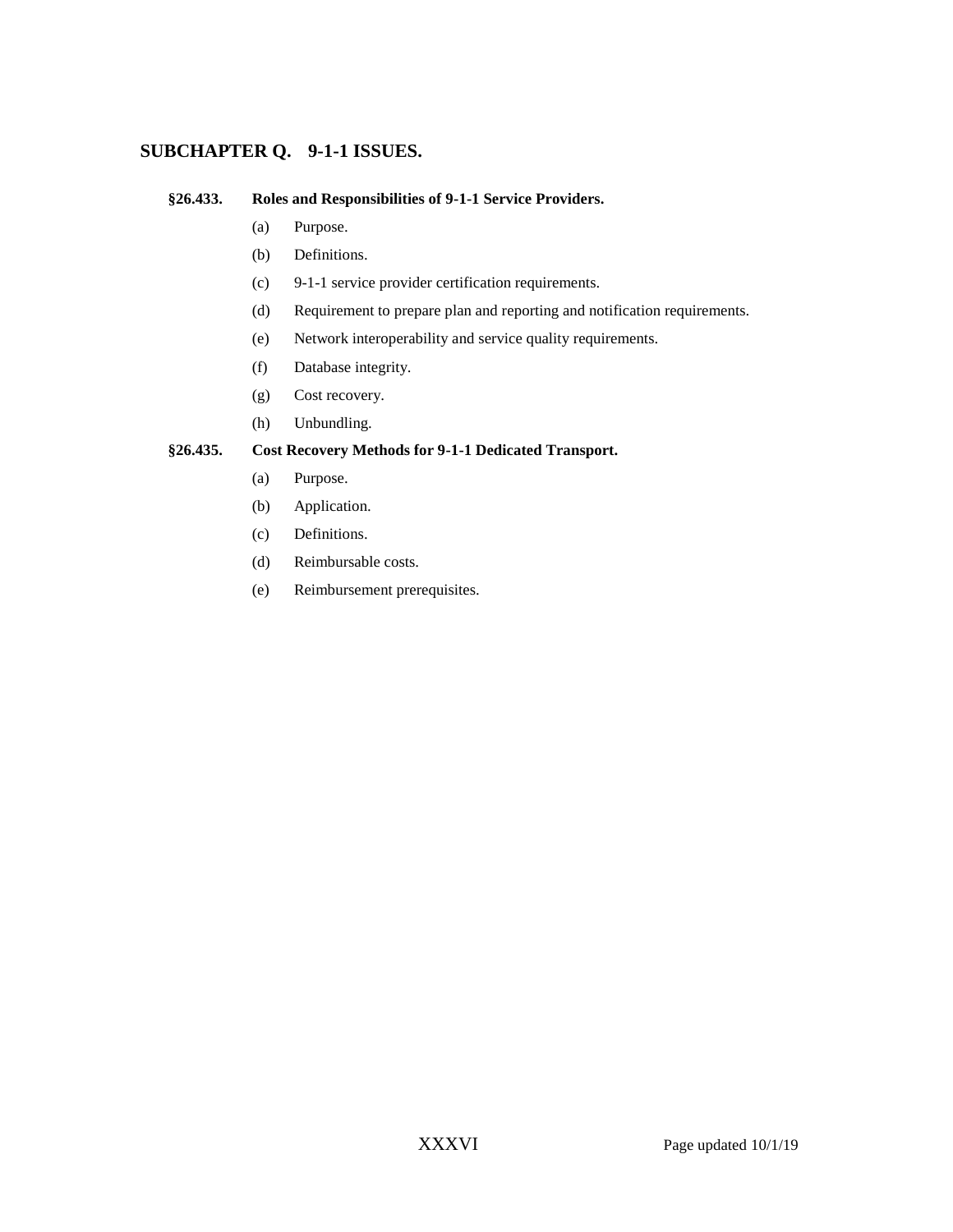# **SUBCHAPTER R. PROVISIONS RELATING TO MUNICIPAL REGULATION AND RIGHTS-OF-WAY MANAGEMENT.**

#### **§26.461. Access Line Categories.**

- (a) Purpose.
- (b) Application.
- (c) Definitions.
- (d) Access line categories.

#### **§26.463. Calculation and Reporting of a Municipality's Base Amount.**

- (a) Purpose.
- (b) Application.
- (c) Definitions.
- (d) Determination of a municipality's base amount.
- (e) Valuation of additional in-kind compensation.
- (f) Base amount for eligible municipalities.
- (g) Base amount for litigating municipality.
- (h) Books and records.
- (i) Reporting procedures and requirements.
- (j) Reporting for additional in-kind compensation.
- (k) Allocation of Base Amount.
- (l) Late, insufficient, or incorrect filing.
- (m) Report attestation.

## **§26.465. Methodology for Counting Access Lines and Reporting Requirements for Certificated Telecommunications Providers.**

- (a) Purpose.
- (b) Application.
- (c) Definitions.
- (d) Methodology for counting access lines.
- (e) Lines to be counted.
- (f) Lines not to be counted.
- (g) Reporting procedures and requirements.
- (h) Exemption.
- (i) Maintenance and location of records.
- (j) Proprietary or confidential information.
- (k) Report attestation.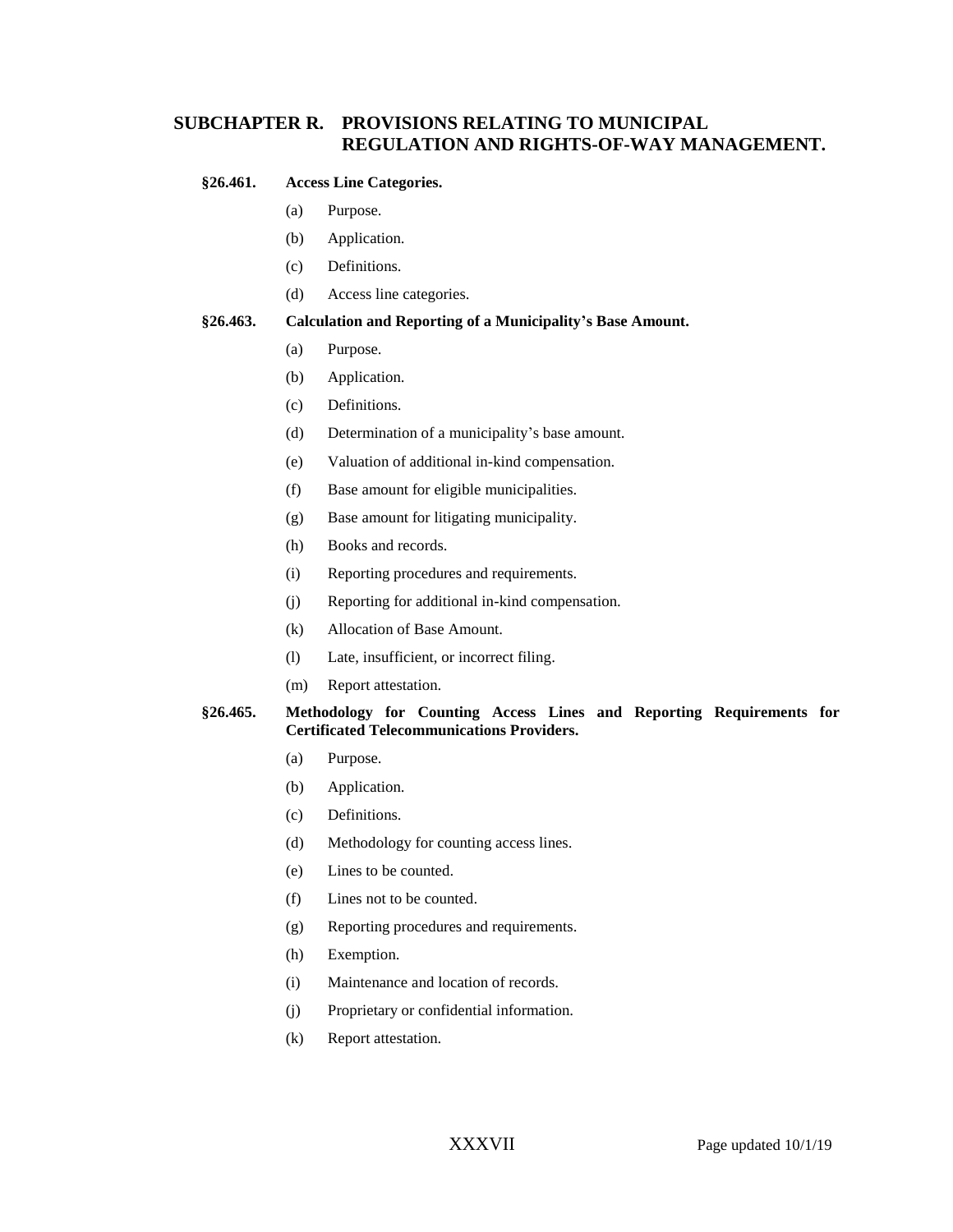- (l) Reporting of access lines that have been provided by means of resold services or unbundled facilities to another CTP.
- (m) Commission review of the definition of access line.

## **§26.467. Rates, Allocation, Compensation, Adjustments and Reporting.**

- (a) Purpose.
- (b) Application.
- (c) Rate determination.
- (d) Estimating a 1998 access line count.
- (e) Default allocation.
- (f) Initial rates.
- (g) Updated rates.
- (h) Revised rates.
- (i) Resolution of municipal allocations.
- (j) Consumer price index (CPI) adjustment to commission-established rates.
- (k) CTP implementation of commission-established rates.
- (l) Alternate reporting and compensation arrangements.
- (m) Pass-through.
- (n) Compensation from customers of lifeline or other low-income assistance programs.

## **§26.468. Procedures for Standardized Access Line Reports and Enforcement Relating to Quarterly Reporting.**

- (a) Purpose.
- (b) Application.
- (c) Definition.
- (d) Reporting procedures.
- (e) Exemption.
- (f) Failure to comply.
- (g) Factors to consider in imposing penalties.

#### **§26.469. Municipal Authorized Review of a Certificated Telecommunication Provider's Business Records.**

- (a) Purpose.
- (b) Application.
- (c) Municipal Authorized Review Procedural Guidelines.
- (d) Commission Resolution of Disputed Issues.